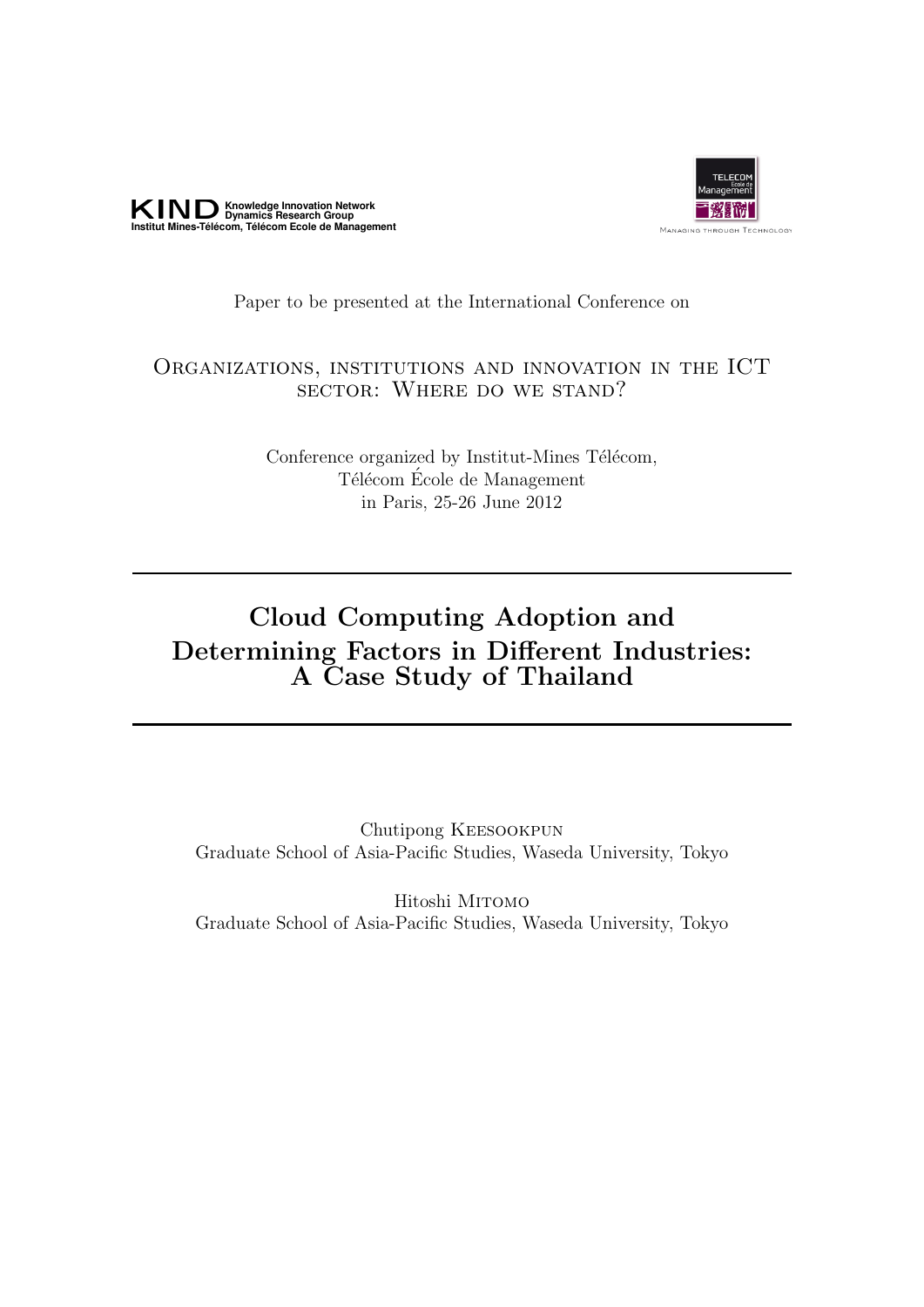# Cloud Computing Adoption and Determining Factors in Different Industries: A Case Study of Thailand

## Chutipong Keesookpun<sup>a\*</sup>, Hitoshi Mitomob

<sup>a</sup>Graduate School of Asia-Pacific Studies, Building 19, Waseda University, Tokyo, 1690051, Japan

<sup>b</sup>Graduate School of Asia-Pacific Studies, Building 19, Waseda University, Tokyo, 1690051, Japan

#### ABSTRACT

 The cloud computing model is a modern concept of computation that provides a number of benefits for its adopters. This online computing model has been widely used in the western world and accepted to have some business and economic impacts. This paper provides some basic knowledge about cloud computing and discusses the greatest benefit which is cost reduction in fixed ICT capital and services. With such the benefit, this study attempts to find the determining factors for cloud computing adoption in various industries and proposes some policy recommendations accordingly in order to facilitate the diffusion of the innovative computing model as well as the extensive realisation of its benefit. Thailand is selected as ground for investigation. The discrete choice model of logistic regression is selected as an econometric tool to extract the relationships of different attributes and the probability of cloud computing adoption in 206 industries. The results point out significant determining factors categorised into Internet and technology; cost; and some difficulties in ICT usage. Hence, some policy implications in order to increase the possibility of adoption include an effort to improve internet capability of employees; provide some investment incentives such as tax reduction and low-cost loans for initial set-ups of cloud computing systems; and develop reliable internet network with advanced capability and low cost of use.

#### JEL Classifications: C25; D22; O31; O53

Keywords: Cloud computing; Economic benefits of the cloud; Cloud computing adoption; Binary regression; Thai industries

l

 $*$  Corresponding author. Tel.  $+818041330999$ 

Email addresses: chutipong@fuji.waseda.jp (C. Keesookpun), mitomo@waseda.jp (H. Mitomo).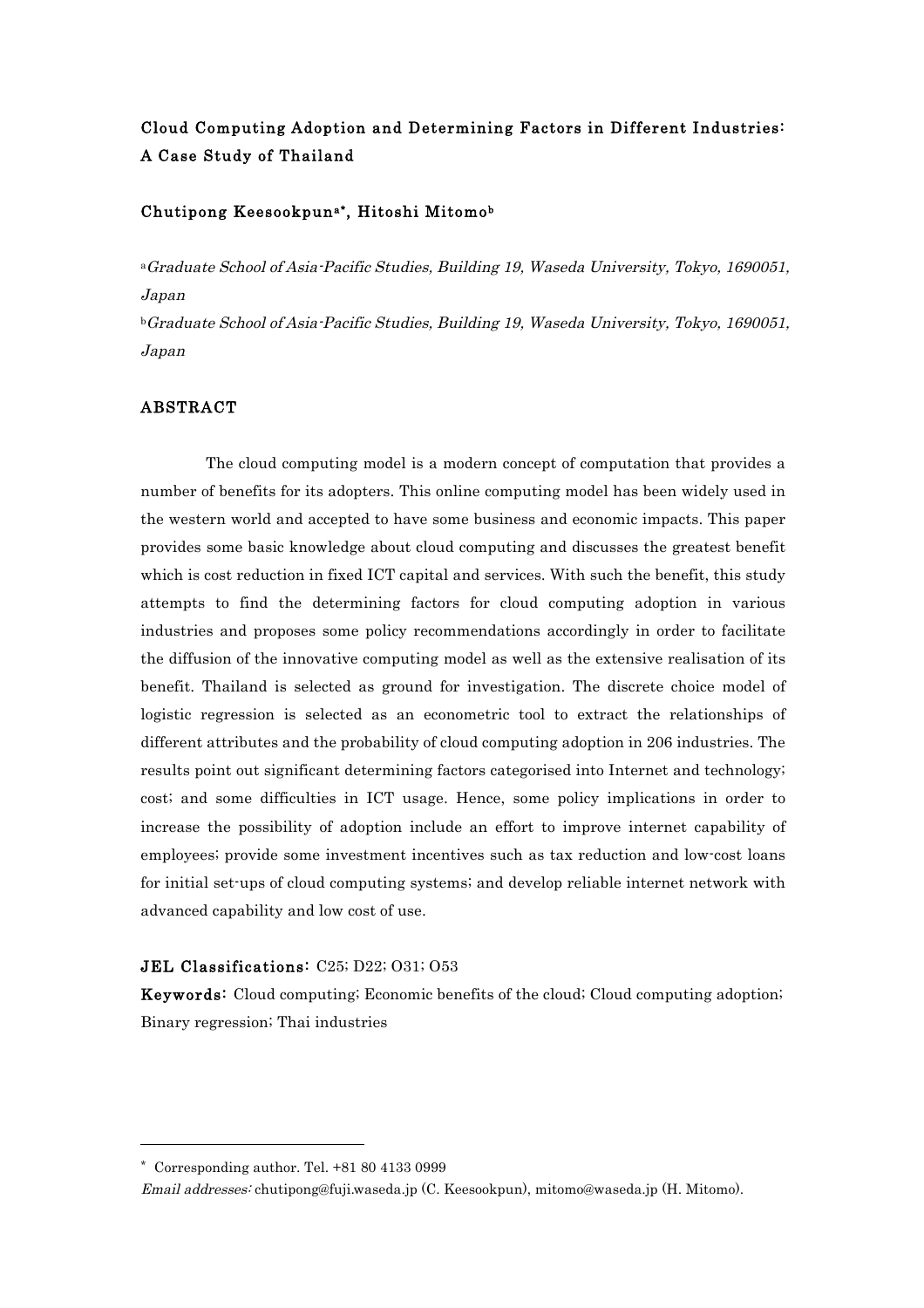#### 1. Introduction

Cloud computing is meant to serve the businesses by increasing the computing performance, storage capacity, universal accessibility and cost reduction. This can benefit most of the small and medium enterprises (SMEs) in the initial stage of business development in terms of fixed and maintenance cost reduction in the ICT investment of both hardware and software as well as computer services. Even though this kind of computing systems has been in the online world and applied to various services in western countries, namely the US for many years, the concept of cloud computing is still new to many developing countries including Thailand in which there are emerging businesses essentially longing for low costs of establishment and efficient processes. Moreover, there are macroeconomic benefits from the cloud. Indeed, the cost reduction feature of the cloud computing model results in higher possibility of business creation, especially SMEs, which then leads to higher employment and output for the country.

This paper provides basic knowledge of the cloud computing and some examples of the existing cloud services providers. An important benefit of the cloud, cost reduction, is pointed out. The objective of this study is to find out factors that affect the cloud computing adoption in various industries in Thailand. The discrete choice model of logistic regression is employed in order to extract the determining factors of the probability of cloud computing adoption. Policy implications are also derived from the results of the model.

The structure of the paper is as follows. Part 2 consists of relevant works of literature regarding the issues of cloud computing and its impacts on the economy in both macro and microeconomic perspective. Part 3 shows the general, but necessary knowledge of cloud computing including the definitions and processes. Part 4 elaborates the economic benefit of cost reduction from the adoption of the cloud computing. Part 5 describes the information regarding the cloud computing in Thailand. Part 6 is the data and methodology. Part 7 shows the results and discussions. Part 8 points out some policy implications for both private and public units. Finally, the conclusion is provided in Part 9.

#### 2. Related Literature

Preliminary, there is a work of literature regarding the fundamentals of cloud computing service definition. The most comprehensive taxonomy may be derived from an article of Rimal et al. (2010) that provides not only an overview of the cloud computing architecture, but also detailed explanations of each of the components consisting of modes of cloud computing services, virtualisation management, core services, security, data governance, and management services. Their work contributes a great deal of better understanding of the classification of the cloud computing and its applications to further research of similar issue including this study.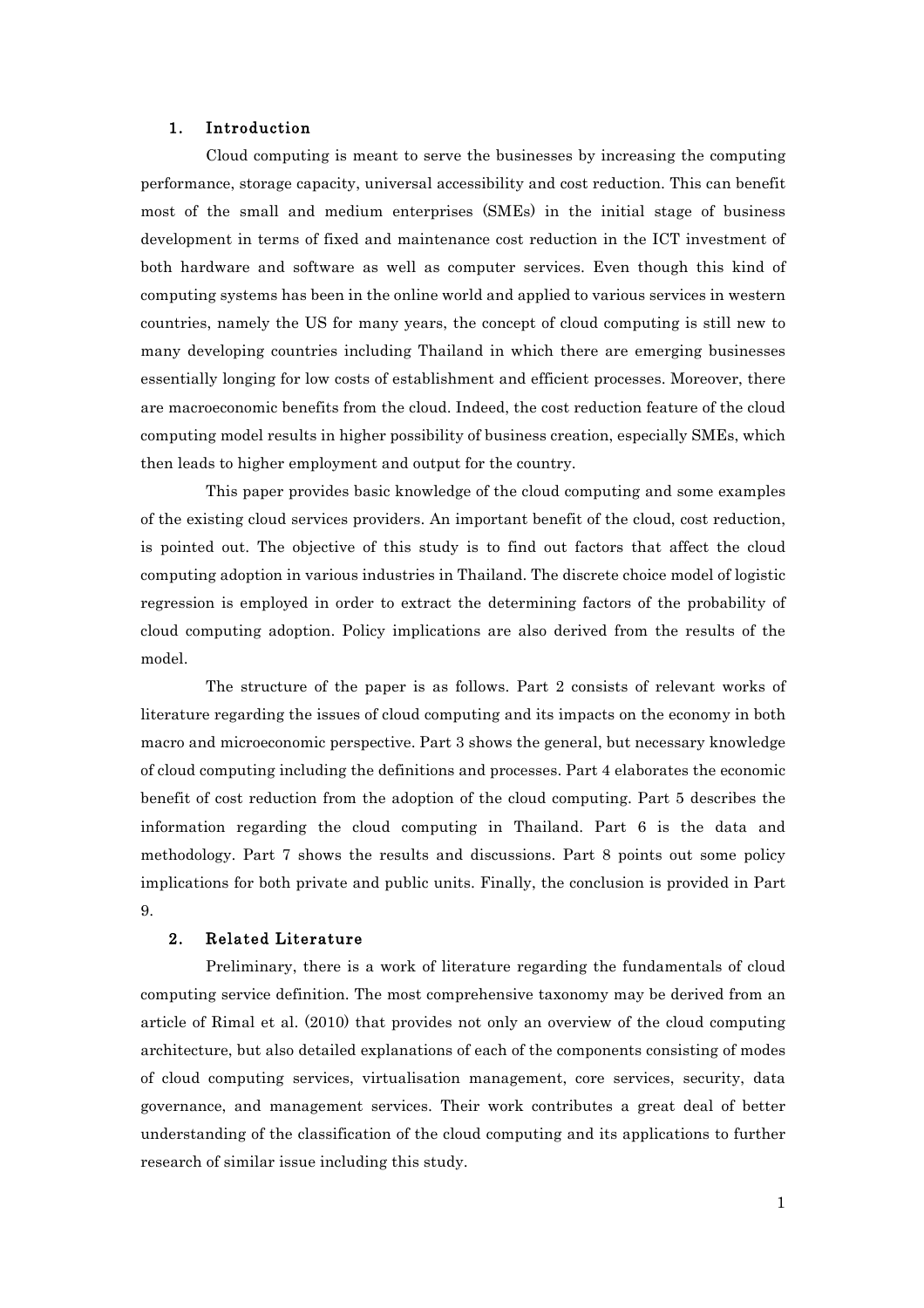Another relevant work of literature points out the foundation technology that is used to make available the cloud computing systems. The technique is called virtualisation technology (Jin et al., 2010). The article also elaborates the virtual machines or VMs, which are the outcome and backbone of the cloud computing utilising the power of a computing model called MapReduce.1 The research describes the VM as a software implementation of a machine that can run programmes like an ordinary computer. According to the finding, there are different kinds of VM. Some examples are process VM, which is pre-installed with a single programme and can execute only the installed software such as Java Runtime Environment (JRE), and system VM of which its functions are close to a computer in the sense that the user can control the whole platform, the operating system (OS), and execution of different software applications.

In term of definition, Foster et al. (2009) have compared the cloud computing and grid computing and propose similarities and differences between the two concepts.2 They are similar in terms of their vision, architecture, and technology. However, there are differences originated in various aspects such as security, model of business, programming, computing and data as well as applications and abstractions. Nevertheless, the comparison of both kinds of computing is beyond the scope of this study.

Therefore, this paper concentrates mainly on the issue of cloud computing and its knowledge. For that regard, an interesting overview of the cloud computing is explained in an article by Armbrust et al. (2010). In the article, they provide a basic definition of the cloud computing and the process of the service delivery along with 10 obstacles and opportunities of the utilisation of the cloud computing with practical examples including a case of data transfer bottleneck. Moreover, the economic benefits of cloud computing are concretely outlined in the paper by Talukder et al. (2010). This piece of literature assembles economic benefits and costs of cloud computing along with its internal economy such as charging, billing, and taxation of the cloud products and services. They show that economic benefits are to some extent exclusively derived from the concept of pay-as-you-go pricing. In fact, they also point out the reduction in initial set-up costs of the online content providers and a sharp increase in the number of accessible services to the end-users. Despite the attractive incentives to adopt the cloud computing model, businesses face an important concern consisting of privacy and security issues (Kshetri, 2011). Such issues include the anonymous location of data storage and unlawful access of sensitive information. A great deal of concern has been put in developing countries as they are usually considered a source of cyber crime.

A quantitative analysis of the impact of the cloud computing is conducted based macroeconomic modelling and data of European countries. Indeed, Etro (2009) employs

 <sup>1</sup> For more information, see Jin et al. 2010, p. 13.

<sup>2</sup> For more information about grid computing, see Foster et al. 2009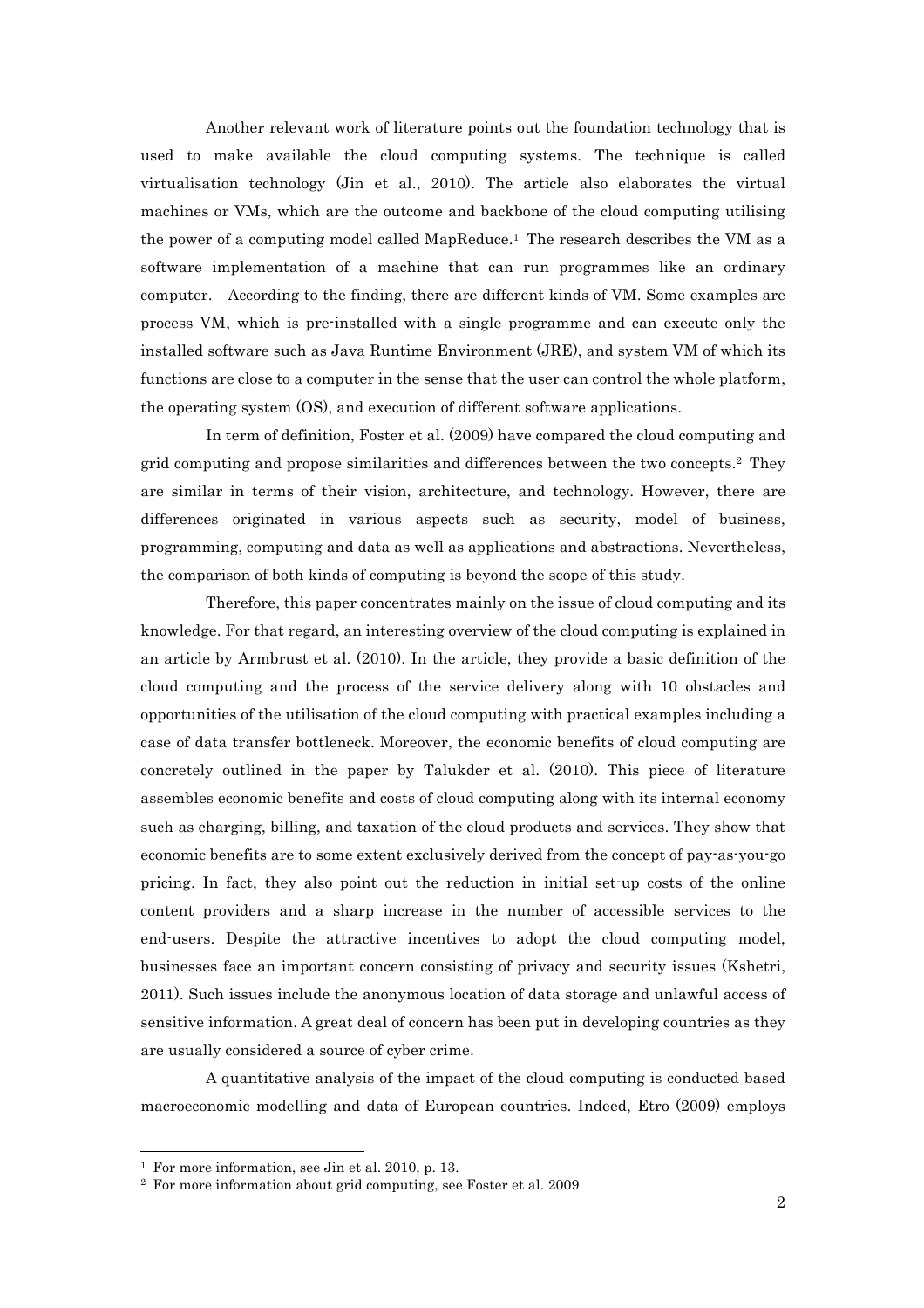the dynamic stochastic general equilibrium (DSGE) approach to verify the impact of the cloud computing in term of the reduction in fixed costs of SMEs and concludes that a gradual introduction of the cloud computing model results in the creation of businesses and employment through lowering the initial cost of ICT capital.

Klems et al. (2009) additionally emphasise on the need for valuation of the cloud computing and propose a framework for estimation and comparison of different kinds of the cloud utilisation. Their research is meant to assist decision makers in adopting the cloud computing as their IT solution. The evaluating cases consist of the application of cloud computing services by New York Times TimesMachine, which is an active online news provider, and Major League Baseball that uses the cloud to cope with seasonal peaks in demand for online broadcasting of legendary matches.

There are several attributes that endorse the evolution and provision of the cloud computing. These factors are explained by Gartner (2009). The enabling factors of the cloud consist of service-based computing, scalable and elastic computing resources, shared resources, pay per use pricing, and service delivery through the Internet.

For the literature regarding the cloud computing in Thailand, Oradeedolachet (2010) insists that this modern computing model will be the new ICT trend that benefits various enterprises whose core businesses may not necessarily concentrate in the ICT field. He promotes a specific mode of services called process as a service that will benefit the users, or customers, by creating a link between related business units and granting the power of service integration based on the cloud service. One of his examples is a cloud service interface that can securely connects all processes in obtaining the credit from a financial institution ranging from inputting customers' information to using the authorised amount for a purchase at another company. This can save a lot of time and money compared to the traditional paper-based process.

#### 3. Cloud Computing Overview

The definition of the cloud computing is basically a kind of computation that is conducted in anonymously-shared resources with the output being delivered to the users through Internet interfaces. Indeed, innovations and implementations of modern Internet technology are the driving force that facilitates the cloud evolution. Under the cloud computing regime, the information is stored, or usually uploaded, in servers and provided as services. The provision of computing power as a service has extensively taken place after the development of Web 2.0 in which the software platform can be utilised through the Internet (O'Reilly, 2007). For decades, the cloud computing model has been utilised in a variety of applications one may not even notice. Examples include web-based emails, online search engines, and social networking sites (SNS). The users do not need to install any specific software. All they need is a web browser to access the online service interface. In addition, they do not need to know how and where the computing is being conducted as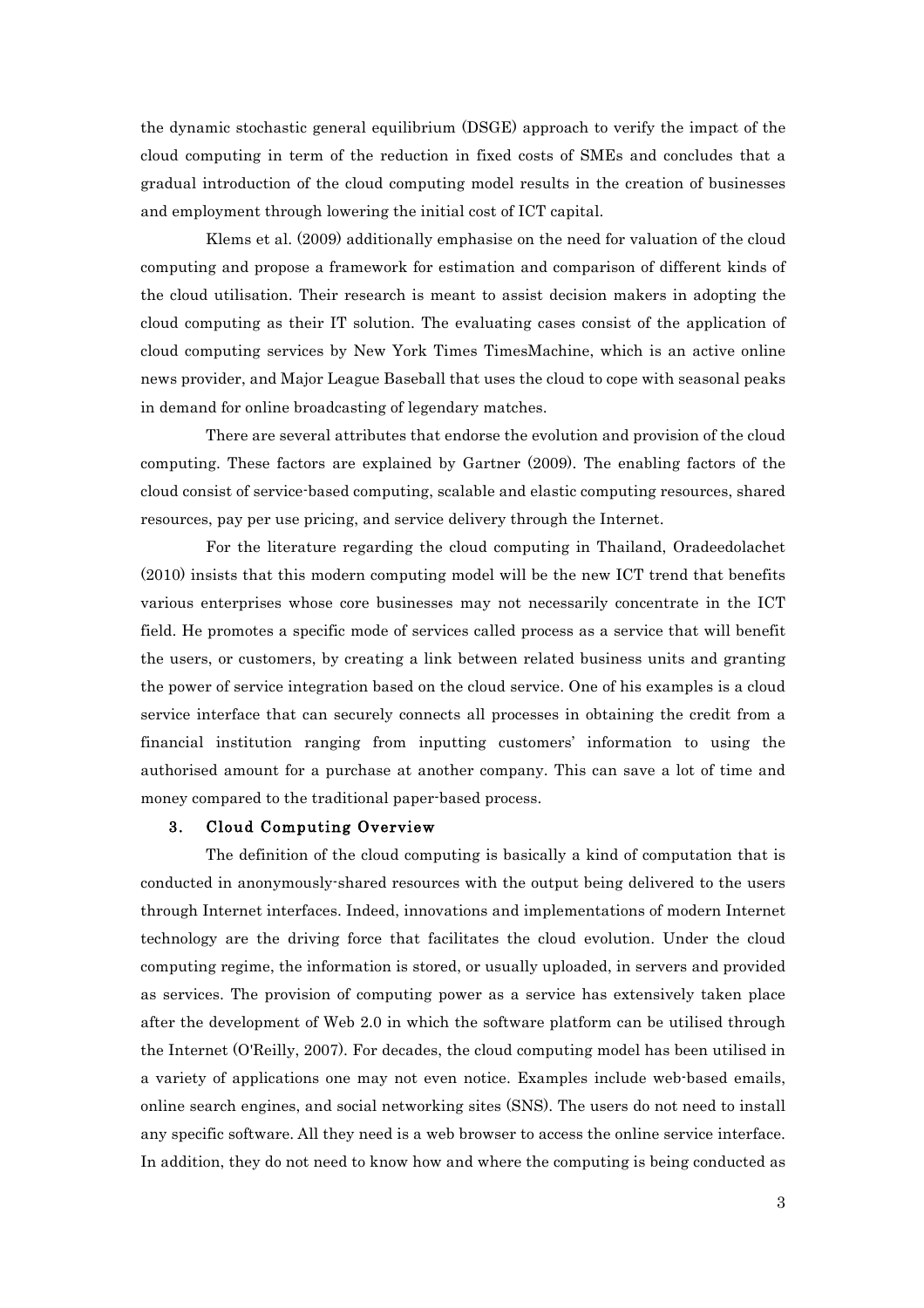they are not responsible for any difficulties in the process. The delivered output is the only concern.

There are several modes of service which will be discussed later in this section. According to Jin et al. (2010) and Armbrust et al. (2010), it is to be noted that there are three main types of the cloud. First, it is the public cloud that offers computing services to anyone on a usage-based pricing principle, or the pay-as-you-go concept. This type of cloud can be regarded as utility computing as it is more or less similar to the consumption of public utility such as electricity and water. Public cloud providers store their clients' information in a set of shared servers. Later analyses of this paper are based on the public cloud principle as it is the main concern with significant impacts to the whole economy not restricted only to different industries. Second, it is the private cloud. This type of cloud offers the computing services to a specific enterprise or a group of firms that share analogous interests or require high security as the computing servers are not shared with others. The last type of cloud computing is the combination of the first two types. Hence, it is called hybrid cloud. The provision under the hybrid cloud includes some part for general purposes under utility computing and some dedicated servers under private agreement.

#### 3.1. Categories of Service Delivery

As mentioned earlier, the cloud computing can be delivered under different modes of service via web interface. For the ease of simplicity and understanding, three obvious categories of cloud service delivery are elaborated (Rimal et al., 2010). Note that all the services are consumed real time over the Internet and most examples are public cloud providers.

First, Software as a Service (SaaS) is the most common form of the cloud service delivery. SaaS is based on the concept of multitenancy where a single instance of software can serve different clients simultaneously. The end-users often experience the SaaS provision through applications of online contents such as Google Applications, Facebook, and Sales Cloud by SalesForce.com.

Second, Platform as a Service (PaaS) evolves as support for the developer in the sense that it eliminates the burden of generating and maintaining infrastructure in on-premise systems, and shortens the development time with a great number of real-time available tools and services with scaling capability. Indeed, this mode of service provides an online platform of complete cycle for web application developers to develop, test, deploy and deliver their applications through hosting services. Examples of PaaS include GoogleAppEngine, Microsoft Azure, and Heroku.com.

Third, Infrastructure as a Service (IaaS) on the other hand provides computer infrastructure as a service in which customers can access online via web interface. IaaS users benefit from a great deal of flexibility in data storage and its payment based on the pay-as-you-go concept. With the advantage of latest technology, the customers can achieve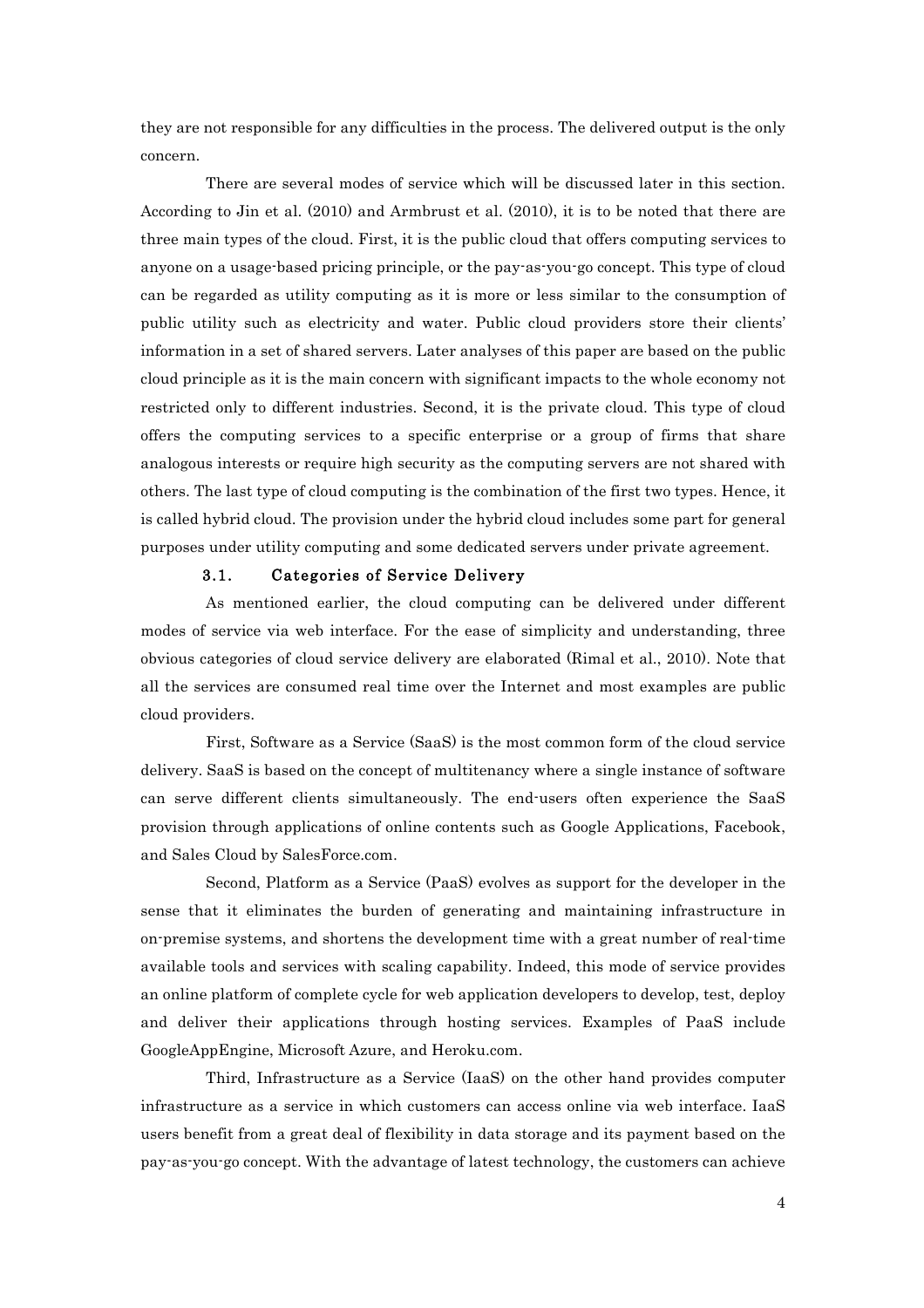fast services and time to market of their products. Another advantage is that the storage capacity under IaaS is also scalable according to usage demand. Some examples are SmartDataCenter by Joyent, Amazon Elastic Compute Cloud (EC2), and GoGrid.

#### 3.2. Cloud Computing in Practice

 Some general concepts of cloud computing have been elaborated earlier, it is worth to witness how the cloud can be utilised in reality. For the reference point of view, the cloud computing combines both XaaS, where X stands for software, platform, infrastructure, or any other kinds of service emerging in the future, and utility computing. Therefore, it may or may not include the private cloud. The utilisation of cloud computing can not be conveyed separately. In fact, three parties are involved.

First, it is the preliminary unit that can facilitate the development of cloud computing. The cloud provider accumulates necessary hardware and computing infrastructure in order to provide computing power according to usage-based pricing. One of the prominent examples is Amazon whose computing facilities are commercialised through Amazon Web Services (AWS).

Second, it is the cloud user or XaaS provider that actively develops and provides novel applications with the remunerable endorsement of infrastructure and tools provisioning by the cloud provider. Obvious instances include those web content providers such as Facebook (SaaS), eyeOS (PaaS), or Amazon EC2 and Simple Storage Service (S3) (IaaS).

Third, it is the XaaS user who consumes any kind of service delivered mostly through web interfaces. The XaaS user can be anyone ranging from individual web surfers, private enterprises to government entities. Remarkably, the cloud user can also be the XaaS user as well. This happens when the cloud user develops any kind of XaaS using compatible application programming interfaces (APIs) and delivers it via a mashup that integrates the service from other XaaS providers. An example may be an online navigation service provider who integrates its maps and locations to be displayed in Google Maps.



#### Figure 1 Cloud Computing Utilisation Process

Source: Images from websites<sup>3</sup>

 <sup>3</sup> For the sources of the images, see

http://farm3.static.flickr.com/2369/2084311380\_0906fd827d\_o.jpg, http://www.pgntech.com/Stock%20Images/bigstockphoto\_Web\_Computer\_436712.jpg, and http://deepthoughtsofatwentysomething.files.wordpress.com/2011/02/internet.jpg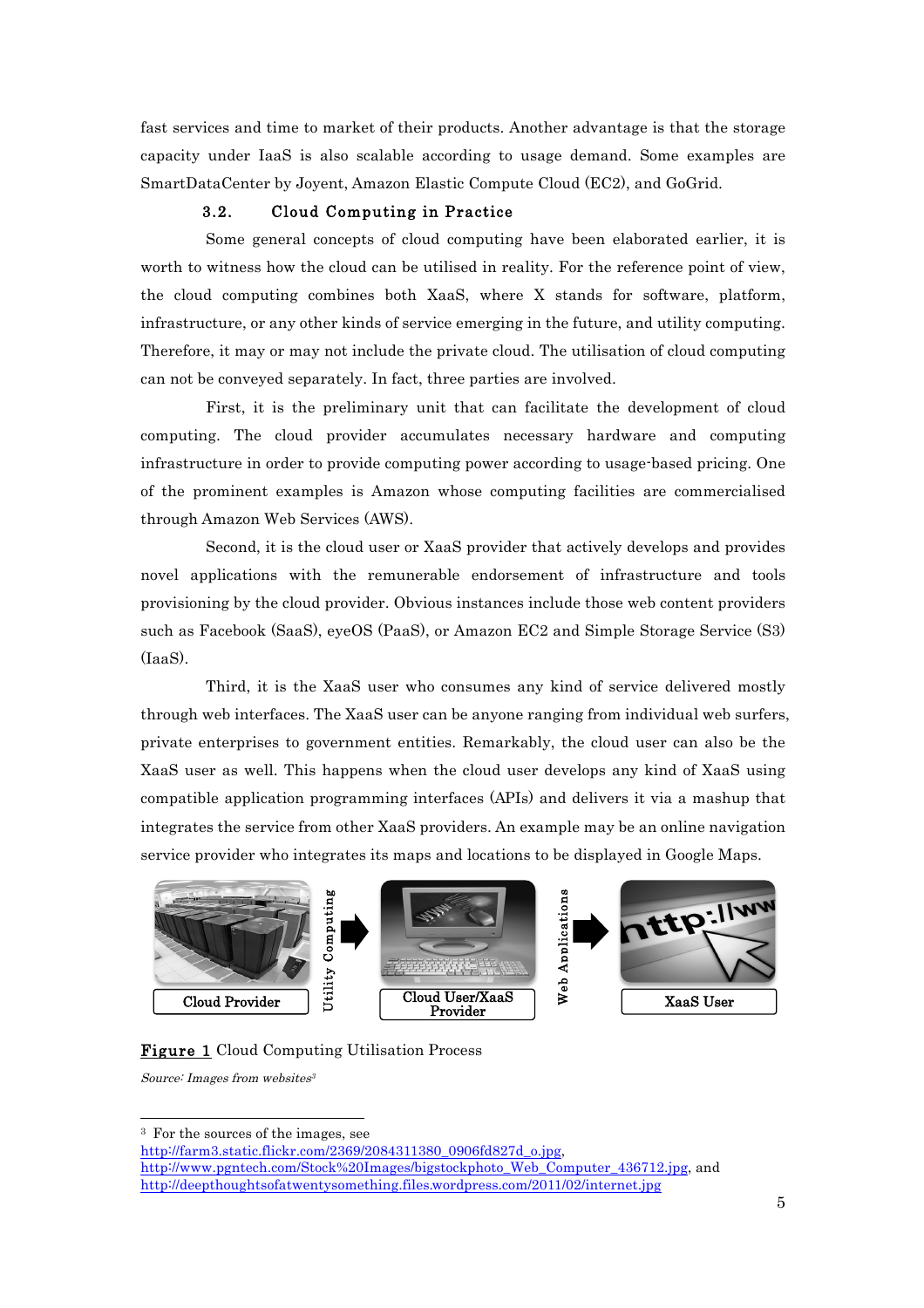The relationship is apparent as shown in Figure 1 that in the cloud computing model, the online service providers (cloud users) can utilise the computing facilities of the cloud provider with full control of the system in addition to the simplicity in software installation with no maintenance burden under utility computing or pay-per-use basis. New applications can be developed, stored, and deployed easily. Through the web applications, the end-users can realise the benefits of information sharing, comprehensive APIs, and data storage for SaaS, PaaS, and IaaS, respectively.

An example case is that MTV, which is one of the world's famous entertainment broadcasting networks with several channels of its own, uses video encoding services from Enconding.com in order to cope with tremendous incoming videos sent from around the world in different formats. The videos are then transferred to Encoding.com cloud service and being processed resulting in 6 MTV-compatible files in every 10 seconds. All the completed files are automatically delivered to MTV streaming service for its audience (Encoding.com, 2011). Encoding.com then rely on Amazon Web Services such as Elastic Compute Cloud (EC2) and Simple Storage Service (S3) (AWS, 2011). The financial flow starts at MTV (SaaS User) when it pays for the video encoding service, according to minute of use, from Encoding.com (SaaS Provider/Cloud User), which then pays for the computation and storage services from Amazon (Cloud Provider). One can see that the cloud user and end-users do not need to purchase the necessary infrastructure and worry about the maintenance-related expenses, while they need to spend only some money on the services provided online.

#### 4. Cloud Economics

Apart from the fact that there are several benefits from the adoption of the cloud computing model pointed out by Armbrust et al. (2010) and Talukder et al. (2010), it can be derived that the most important one for an industry is the cost reduction. Obviously, this benefits small firms at initial stages or large firms associating with new IT-related projects. There are several aspects to cover.

First, according to the fact that the cloud services are usage based or pay-as-you-go pricing, both small and large enterprises can initially adjust the usage and cost of their IT-related businesses in an efficient way. This idea is similar to the pricing of public utility such as water, electricity, and gas in which the user only pays for the usage and there is no need for investment in the infrastructure or specific equipment, which may account for a lot of money. Most of the time, the cloud services may be utilised at a lower rate in the beginning and at either higher or lower rate according to the demand. This happens when the business has become standardised or the cloud services have been widely accepted for more business activities and become highly reliable. Therefore, the firm going into the cloud can experience the cost reduction at the beginning and the flexibility of cost management at a later time in its IT-related activities.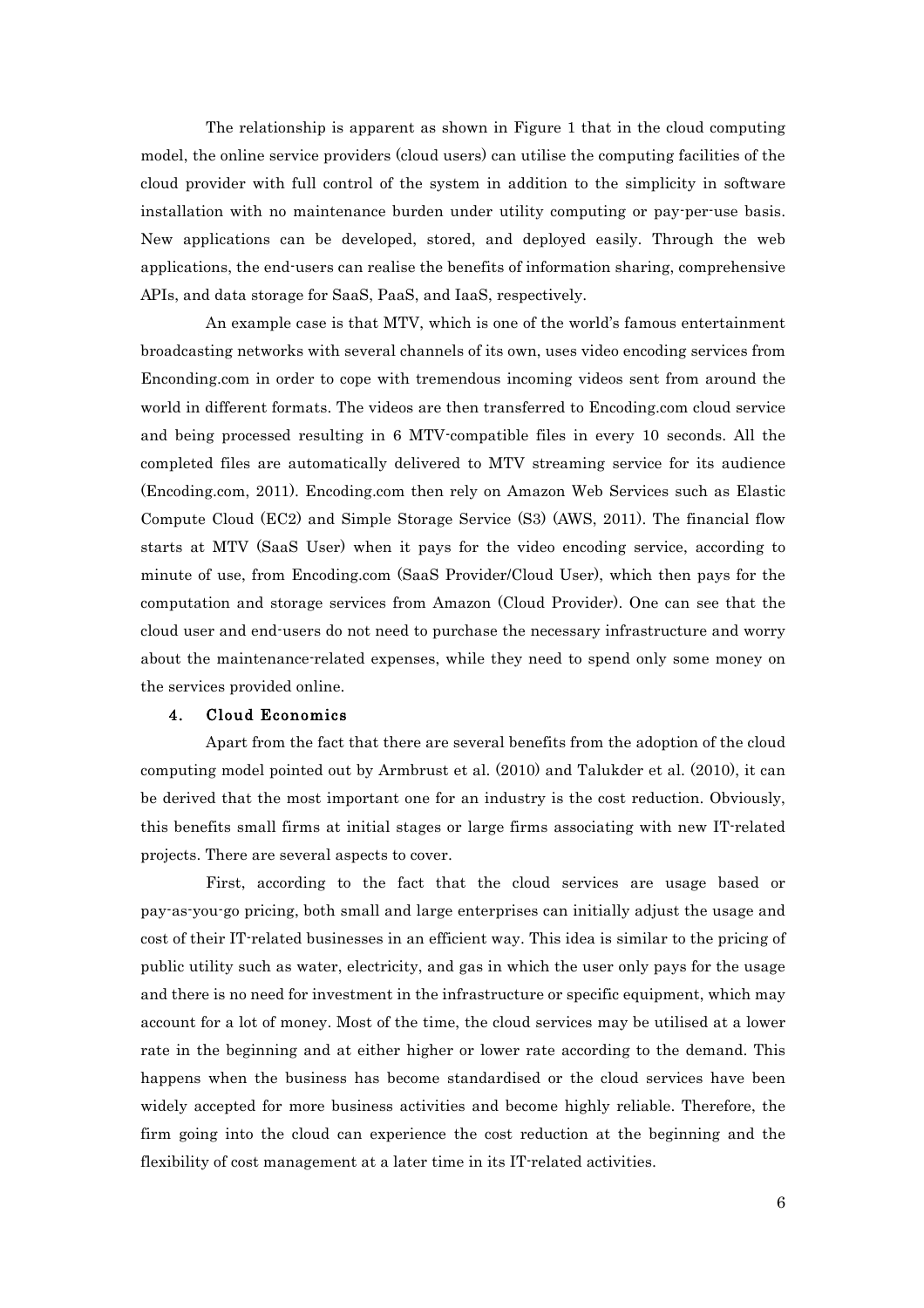Second, the preceding usage-based pricing feature of the cloud computing model gives rise to the conversion of capital expenditure (CapEx) to operational expenditure (OpEx). Indeed, small enterprises with limited investment ability can save a lot of money in the fixed investment of ICT capital such as computing machine by utilising the cloud services and managing the flexible OpEx. Only a few computers with high-speed Internet connection are sufficient to experience the cloud benefit. For example, the firm can use the cloud computing service to accomplish a task taking 10 hours and 5 VMs today and no usage afterwards.4 The payment to the cloud service provider is calculated from only the 10-hour usage and collected only once until the next usage is generated. The company pays only the usage cost without having to purchase the required potential computers equivalent to 5 VMs and let them go idle after the task is done. Therefore, the company can efficiently manage its OpEx rather than has to stick with the high level of inefficient fixed investment of CapEx.

Third, the cost reduction comes from the elimination of high costs of hardware investment and software licence fee as well as computer service-related burden such as upgrade and maintenance. Under the cloud computing model, the cloud service provider is the one who is responsible for such the burden to ensure customers reliability and stability of the developing computing facilities. The company can witness this direct benefit immediately after the adoption of the cloud computing. In fact, it can direct the investment to the all-in-one computing usage without concerns over issues such as hardware and software associated costs and systems maintenance. A higher number of VMs on the cloud is charged according to the usage without other financial and service-related burdens such as purchases of on-premise computers and the required software such as operating systems, office software, and security packages along with the update. All the economic benefits of the cloud computing are summarised in Figure 2.



## Figure 2 Cloud Adopter Cost Advantage

 $\overline{a}$ 

A good example case where the cost reduction is experienced is the decision to go

<sup>4</sup> For discussions about virtual machines (VMs), refer to Jin et al. (2010)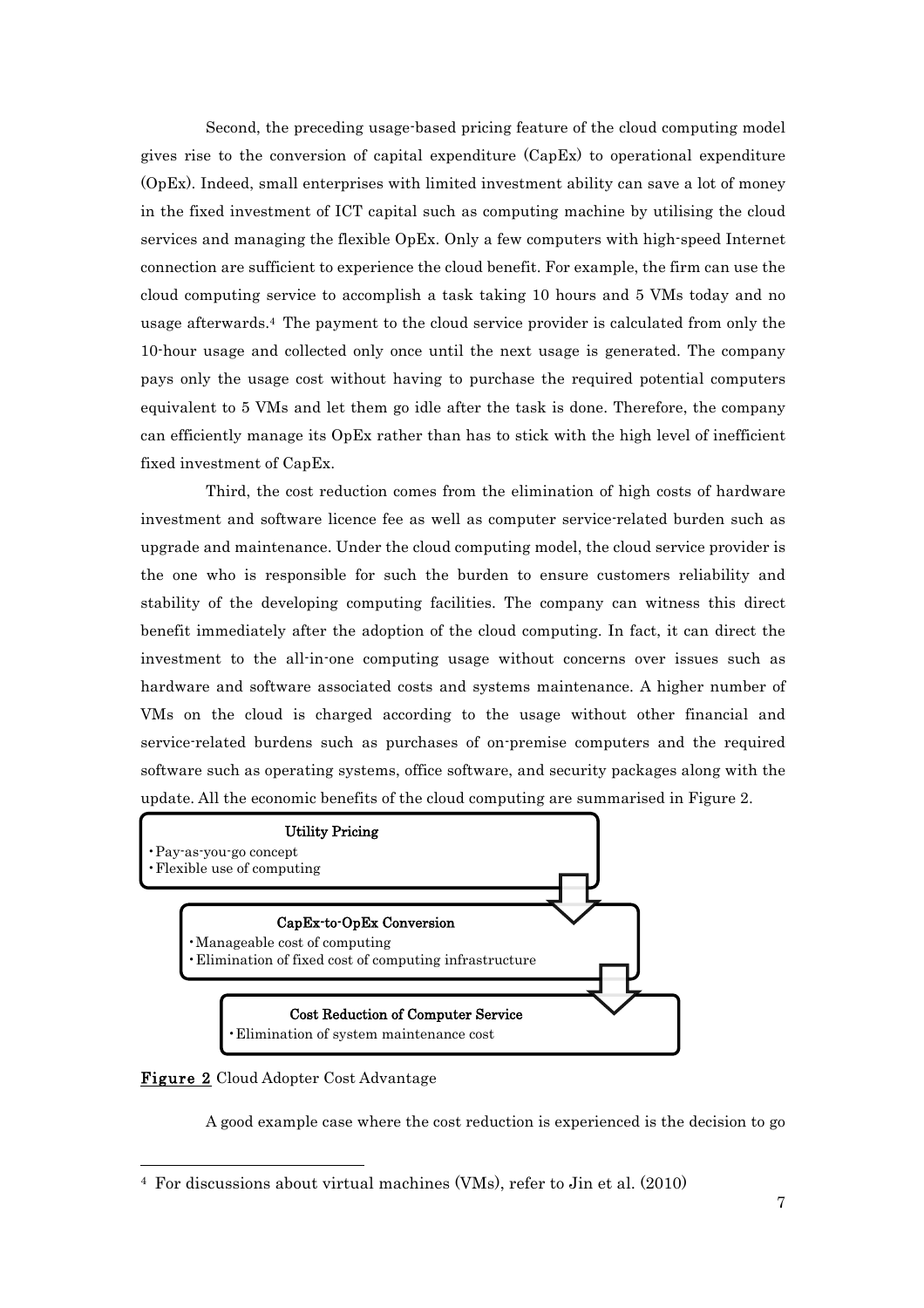into the cloud by New York Times senior software engineer Derek Gottfrid. His project, TimesMachine, previously succeeded in converting TIFF images to PDF and made them available for the articles from 1851 to present. However, as the volume grew vastly, the internal facilities were not sufficient. Besides, it is more convenient and efficient to have pre-generated PDF files rather than convert them from the image files. Hence, he decided to use Amazon's Elastic Compute Cloud (EC2) and Simple Storage Service (S3) to handle the task. With the parallel computing ability, the company could handle 4 Terabyte of data in a short time. The whole process of uploading the files to S3, reading and converting them in EC2, and storing them back to S3 could be accomplished in 36 hours (Gottfrid, 2007). The company can save a lot of money from using the cloud service. It can eliminate the high fixed capital investment and engage in low and adjustable operational expenses, which are likely to occur randomly. There is no additional investment in the hardware and software because only the usage is charged. The company can also bypass the maintenance problems and continue with its core business activity.

#### 5. Cloud Computing in Thailand

Although the cloud computing has gained its popularity and extensive utilisation in the western world, it is still under the preliminary stage of development and deployment in Thailand. Even so, there is a good sign that the new model of computing is being considered for adoption and utilisation in both of the public and private sector in the country as of the realised benefits in other countries.

#### 5.1. Cloud Computing in the Public Sector

The Thai government has realised the burden of the people in the public health care service in the sense of information collection and storage. Indeed, it is hard to transfer patients' data from one health care entity to another because of incompatible systems. Each of the entity collects data independently of one another using its own methods and software stack. Most of the data collection and storage activities are done within the health care unit. It is rarely possible that relevant data of a patient can be transferred from one hospital to another even for better diagnostic services because of the technical problem of compatibility.

Ministry of Science and Technology hosted an event in which the Prime Minister was a chairperson in January, 2011 in order to handle such the problem by developing and facilitating the standardisation of the transfer and exchange of health-related information. The Memorandum of Understanding (MOU) was signed by all parties involved in the issue, namely Ministry of Science and Technology, Ministry of ICT, Ministry of Public Health, Ministry of Industry, and Ministry of Education. One of the projects is to develop a cloud computing infrastructure and its compatible software instances in order to create efficient data transfer among various entities. The project is still in progress handled by research groups from Ministry of Public Health and National Electronics and Computer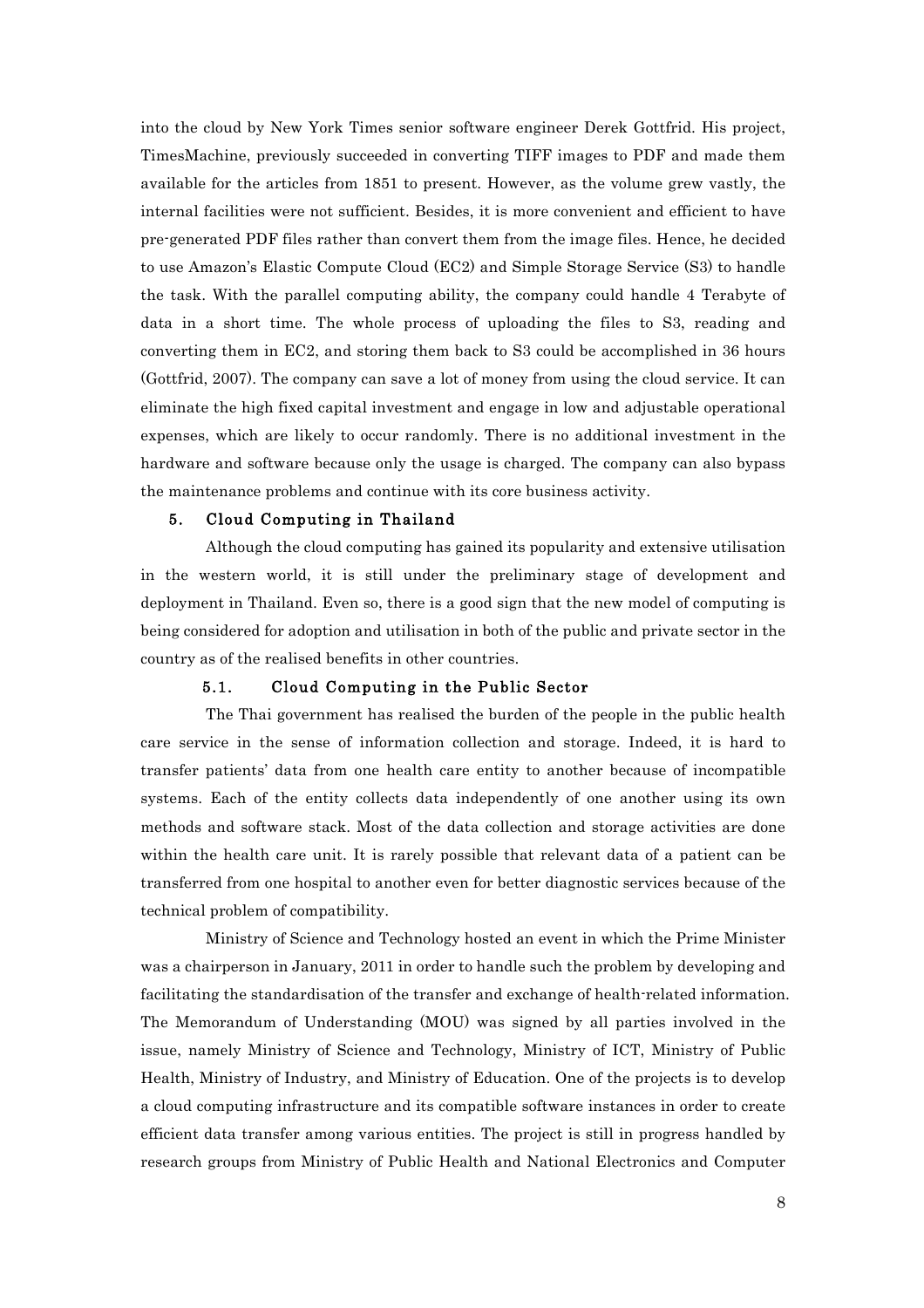Technology Center (NECTEC), which is a subsidiary of the Ministry of Science and Technology. They named the project "Smart Health." At the moment, the study is being conducted on preliminary issues such as process and tools to convert and verify the data as well as security requirement of sensitive information (NECTEC, 2011).

#### 5.2. Cloud Computing in the Private Sector

For the time being, only a few companies in Thailand are using the cloud computing because the model is still new to the country and in the preliminary phase where a lot of tests are required to ensure reliability of the system. This is due to little knowledge about the cloud and lack of comprehensive software, or applications. Moreover, there are only a few domestic cloud providers. Hence, it is the stage of provision of information and testimonials of the cloud at the moment. Many companies have a positive view toward the cloud computing model and are willing to adopt it for their business. With this issue, a major domestic cloud provider, True IDC, was established in 2004. For many years, it had realised that its potential customers were still short of software development knowledge for the cloud. Therefore, it collaborated with Software Park, which is a public organisation responsible for the development of software experts, in order to host seminars providing cloud computing knowledge and compatible software development. The collaboration project ran from March to December, 2010 at Software Park facilities in which the cloud computing experts and systems were provided by True IDC. In the seminar, software developers from both large and small companies got to know about relevant information of the cloud computing model and how it could be used for business purposes in practice. After that, in order to ensure compatibility, application development processes were performed on True IDC platform. The company provided free usage of its VMs for software development and data storage to every participant of the project (Bangkokbiznews, 2010).

As a result, the number of companies that can utilise their IT infrastructure by going into the cloud increases. In addition, True IDC also provides more services to meet customers' demand for IT solution. The cloud provider claims that it continues to grow with reliable cloud services because of its dependable IT infrastructure and international partner, which is DACOM from South Korea. Most of the clients of True IDC at the moment consist of domestic low-cost airlines and online gaming companies. The services being offered are co-location, dedicated servers, web hosting, and some value added services such as storage back-up and security firewall.<sup>5</sup>

#### 6. Data and Methodology

From the previous information about the cloud computing, it is true that this model can create a lot of economic benefits. Private enterprises receive a great deal of benefit from the cloud computing adoption as portrayed in papers by Armbrust et al.

 <sup>5</sup> For more information about True IDC, see http://www.trueidc.co.th/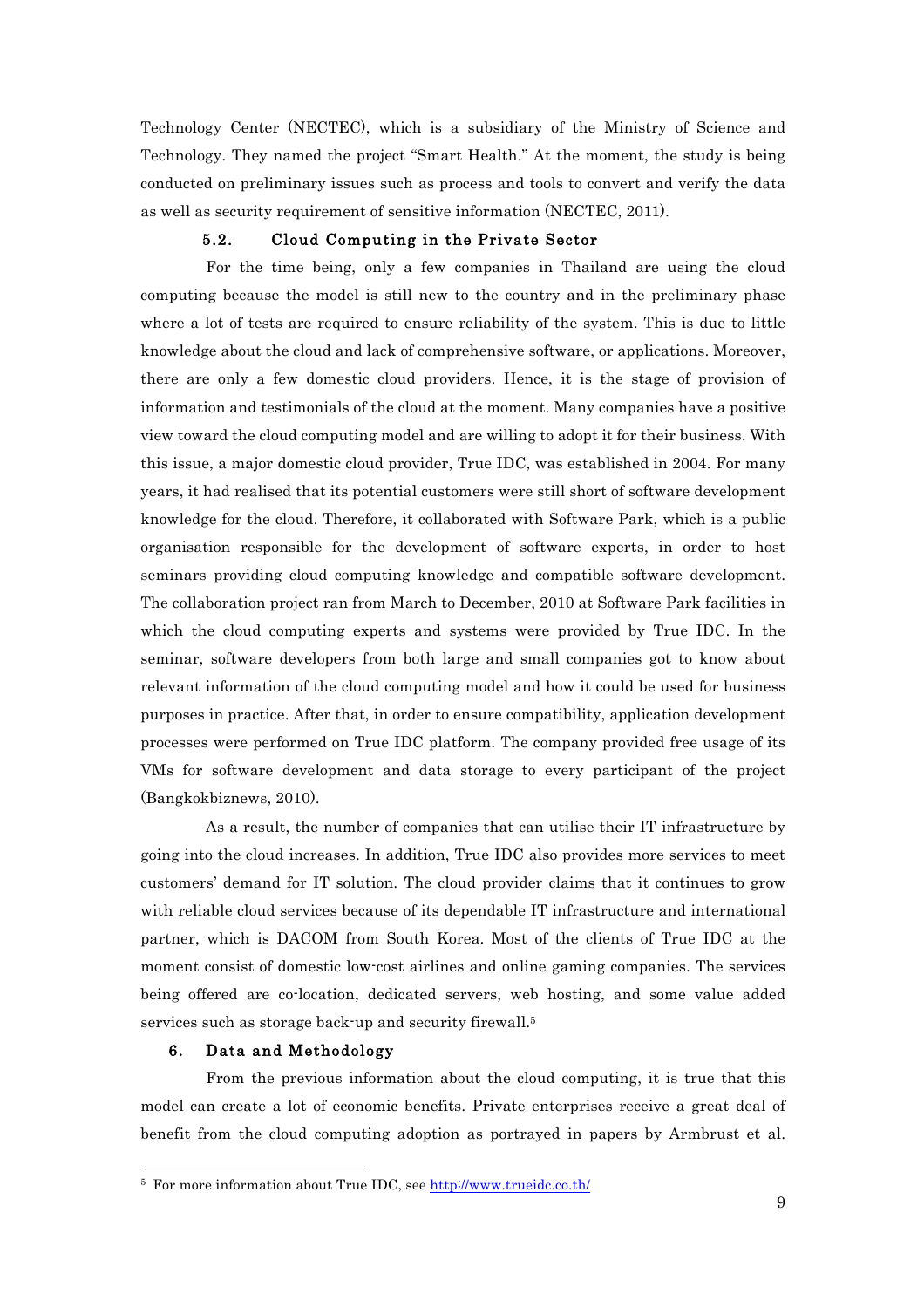(2010) and Talukder et al. (2010). The most attractive incentive is a great deal of reduction in firm's ICT spending. Theoretically speaking, the cloud computing is also believed to generate significant impacts on the economy as it leads to improvement of the country's macroeconomic factors (Etro, 2009). Therefore, the cloud computing is said to have an influence on not only business, but also macroeconomic development of the country.

An assumption for further analyses is that different firms will find ways to minimise costs. According to the fact that the cloud computing is still in the preliminary stage of development in Thailand, there is no direct quantitative measurement for it. However, the cloud computing adoption can be hypothetically measured in terms of potential adoption with respect to variation in the cost of ICT services.

#### 6.1. Data

The dependent variable or the proxy for the cloud adoption is measured as a ratio of computer service spending to total ICT spending. Any industry that has the value more than the average value of all industries is presumably considered a cloud adopter. Indeed, this ratio measures the perception of the cost of computer services, which include system upgrade, maintenance, and protection against data security threat, for a particular industry. When the value is higher than the average, that industry perceives its computer service spending to be high; therefore, is willing to accept any new approach to lower such cost. As explained earlier, the cloud computing model can provide the benefit of cost reduction of the computer services; hence, the industry with a high value of the ratio can be considered a potential cloud adopter. Since this is an indirect measurement of the cloud computing adoption, the dependent variable is called hypothetical cloud adoption (HCA) whose derivation is depicted in Figure 3.



Figure 3 Formulation of the Dependent Variable (HCA)

The calculation can be divided into two stages. First, a share of computer service spending in total ICT spending for each industry is computed. Then the average of the computed ratios is calculated. Again, industries that experience a higher value than the average are the potential cloud adopters because they want to reduce the computer service spending, which is made possible by using the cloud computing model.

There are totally 820,137 establishments categorised by nature of business into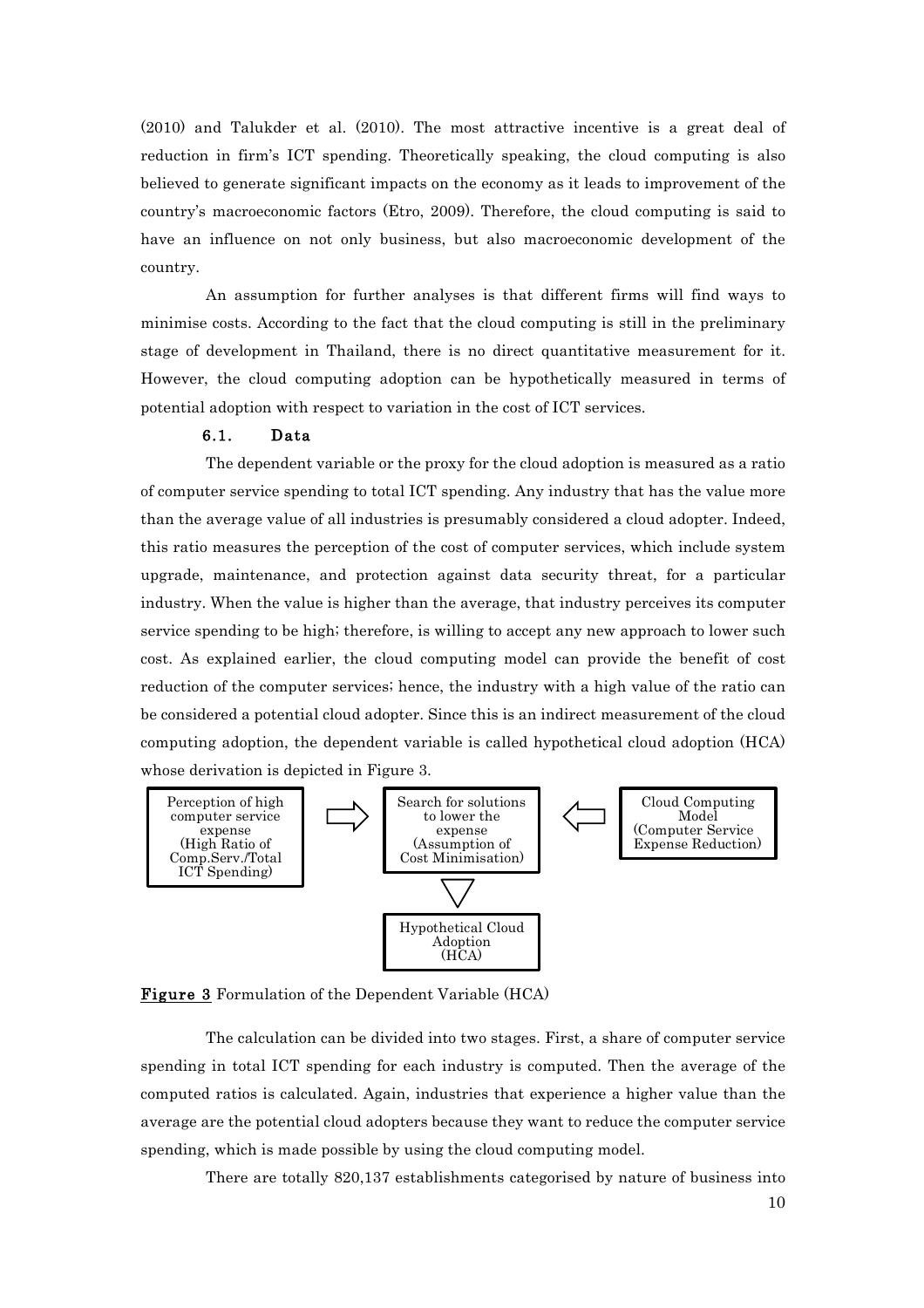206 industries. All survey results are obtained from the National Statistical Office (NSO). The year of study is 2007. The sample group consists of different entities from all parts of Thailand.

The interested industry-specific factors can be categorised into five different attributes. They are general factors, Internet and technology, web site usage, cost factors, and difficulties in ICT usage. All four attributes are measured in terms of number of establishments, while the cost factors are measured as amount of actual spending in domestic currency (Thai Baht). The last attribute is to be remarked that one establishment is allowed to choose more than one difficulty option in the survey. Within each attribute, there are sub-attributes, which then make 32 explanatory variables in total.

All the variables and their abbreviations are shown in Table 1 below. Each variable represents a specific attribute of one industry. One industry is a combination of many establishments of similar nature.

|  |  | <b>Table 1</b> Summary of Variables |
|--|--|-------------------------------------|
|--|--|-------------------------------------|

| Variable                               | Description                                                       | Mean       | Std. Dev.   |  |
|----------------------------------------|-------------------------------------------------------------------|------------|-------------|--|
|                                        | Dependent Variable                                                |            |             |  |
| <b>HCA</b>                             | $=1$ if the industry is a potential cloud adopter; $=0$ otherwise |            |             |  |
| <b>General Factors</b>                 |                                                                   |            |             |  |
| GF1                                    | Number of Establishments                                          | 3981       | 12717       |  |
| GF <sub>2</sub>                        | Number of Employees                                               | 20 447     | 41 227      |  |
| <b>Internet and Technology Factors</b> |                                                                   |            |             |  |
| IT <sub>1</sub>                        | Number of Establishments with Internet Usage                      | 516        | 1217        |  |
| IT <sub>2</sub>                        | Number of Employees using Internet                                | 3017       | 8628        |  |
| IT <sub>3</sub>                        | Number of Establishments using Dial-up Connection                 | 295        | 733         |  |
| IT <sub>4</sub>                        | Number of Establishments using ISDN                               | 27         | 94          |  |
| IT5                                    | Number of Establishments using xDSL (ADSL, SDSL)                  | 205        | 496         |  |
| IT <sub>6</sub>                        | Number of Establishments using Cable Modem                        | 15         | 45          |  |
| IT7                                    | Number of Establishments using Leased Line                        | 26         | 104         |  |
| IT <sub>8</sub>                        | Number of Establishments using Wireless Connection                | 8          | 34          |  |
| Web site Usage Factors                 |                                                                   |            |             |  |
| WS1                                    | Number of Establishments using Web site                           | 176        | 431         |  |
| WS <sub>2</sub>                        | Number of Establishments using their own web site                 | 148        | 359         |  |
| WS3                                    | Number of Establishments using other web portals                  | 29         | 87          |  |
| Cost Factors                           |                                                                   |            |             |  |
| CF1                                    | <b>Total ICT Spending</b>                                         | 82 041 414 | 158 365 997 |  |
| CF2                                    | Computer Hardware Spending                                        | 18 165 504 | 51 732 997  |  |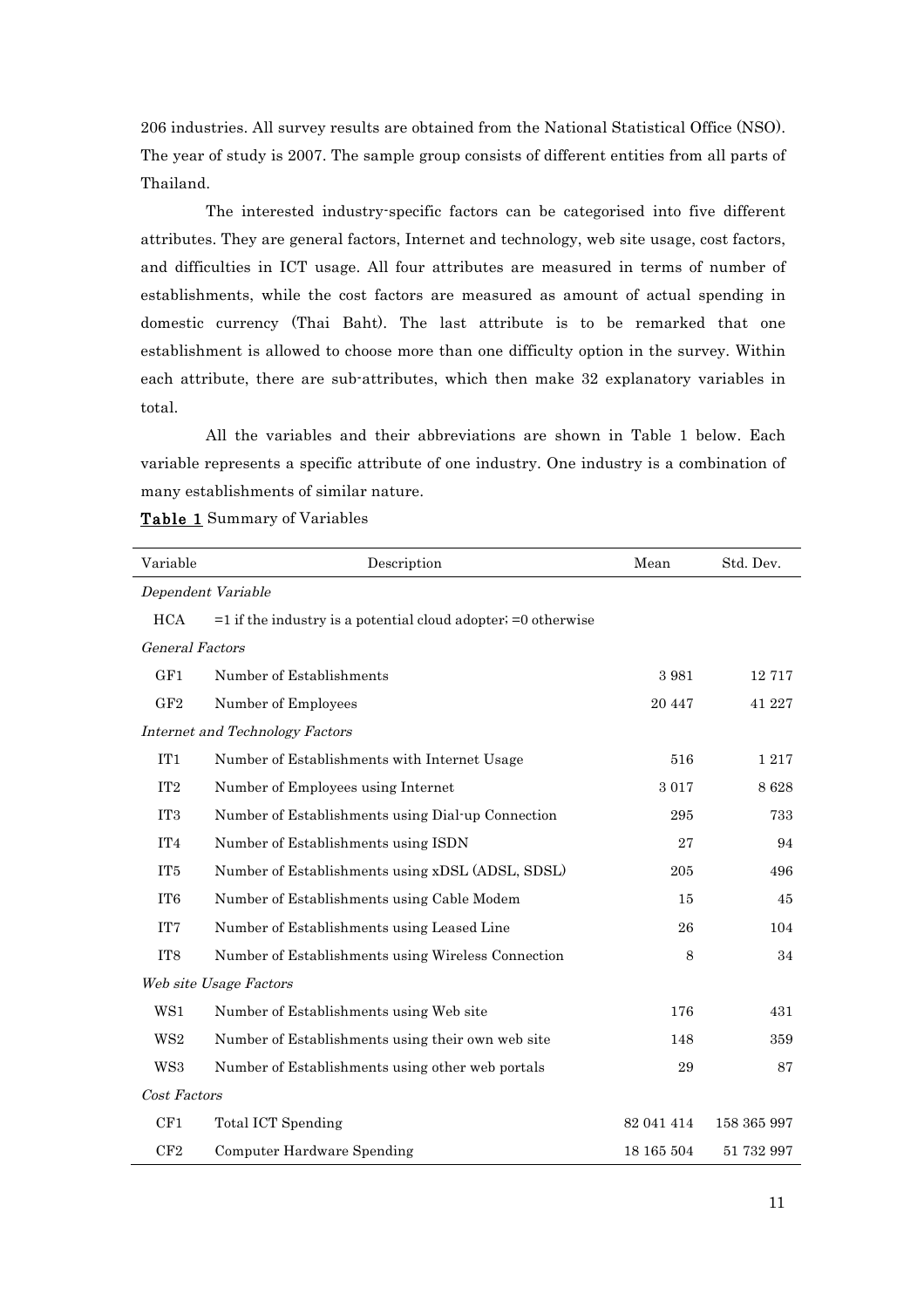| CF <sub>3</sub>  | Computer Software Spending                                | 9 169 951      | 23 931 159 |
|------------------|-----------------------------------------------------------|----------------|------------|
| CF4              | Communication Service Spending                            | $45\;470\;158$ | 96 313 924 |
|                  | Perception of Difficulties in ICT Usage                   |                |            |
| DT1              | Number of Establishments perceiving technology changes    |                |            |
|                  | too fast                                                  | 542            | 335        |
| DT2              | Number of Establishments perceiving labour lack of ICT    |                |            |
|                  | skills                                                    | 426            | 333        |
| DT3              | Number of Establishments perceiving difficulty in finding |                | 290        |
|                  | qualified staffs                                          | 365            |            |
| DT4              | Number of Establishments perceiving high cost of Internet | 355            | 308        |
|                  | connection                                                |                |            |
| $\rm{DT5}$       | Number of Establishments perceiving technology too        | 348            | 296        |
|                  | complicated                                               |                |            |
| DT <sub>6</sub>  | Number of Establishments perceiving security concerns     | 523            | 459        |
| DT7              | Number of Establishments perceiving slow/unreliable data  | 408            | 405        |
|                  | communication                                             |                |            |
| DT8              | Number of Establishments perceiving lost of working time  | 283            | $314\,$    |
|                  | due to irrelevant surfing                                 |                |            |
| DT9              | Number of Establishments perceiving goods/services not    | 132            | 168        |
|                  | suitable for online sales                                 |                |            |
| DT <sub>10</sub> | Number of Establishments perceiving customers not ready   | 137            | 152        |
|                  | for e-commerce                                            |                |            |
| DT <sub>11</sub> | Number of Establishments perceiving web site              | 165            | 197        |
|                  | maintenance cost too high                                 |                |            |
| DT12             | Number of Establishments perceiving e-commerce            | $162\,$        | 186        |
|                  | development cost too high                                 |                |            |
| DT13             | Number of Establishments perceiving difficulty in         | 142            | 200        |
|                  | e-payment                                                 |                |            |
| DT14             | Number of Establishments perceiving uncertainty in        | 128            | 191        |
|                  | contracts/delivery/warranty                               |                |            |
| DT15             | Number of Establishments perceiving logistic problems     | 100            | 142        |

Apart from the definition and explanation of variables, it is also interesting to provide some descriptive analyses on the cloud computing adoption in different groups of industries. For simplicity, all industries are categorised into four groups according to their general nature, which are manufacturing, construction, business trade, and service. Note that the business trade group does not include financial and banking industries as they are included in the service group.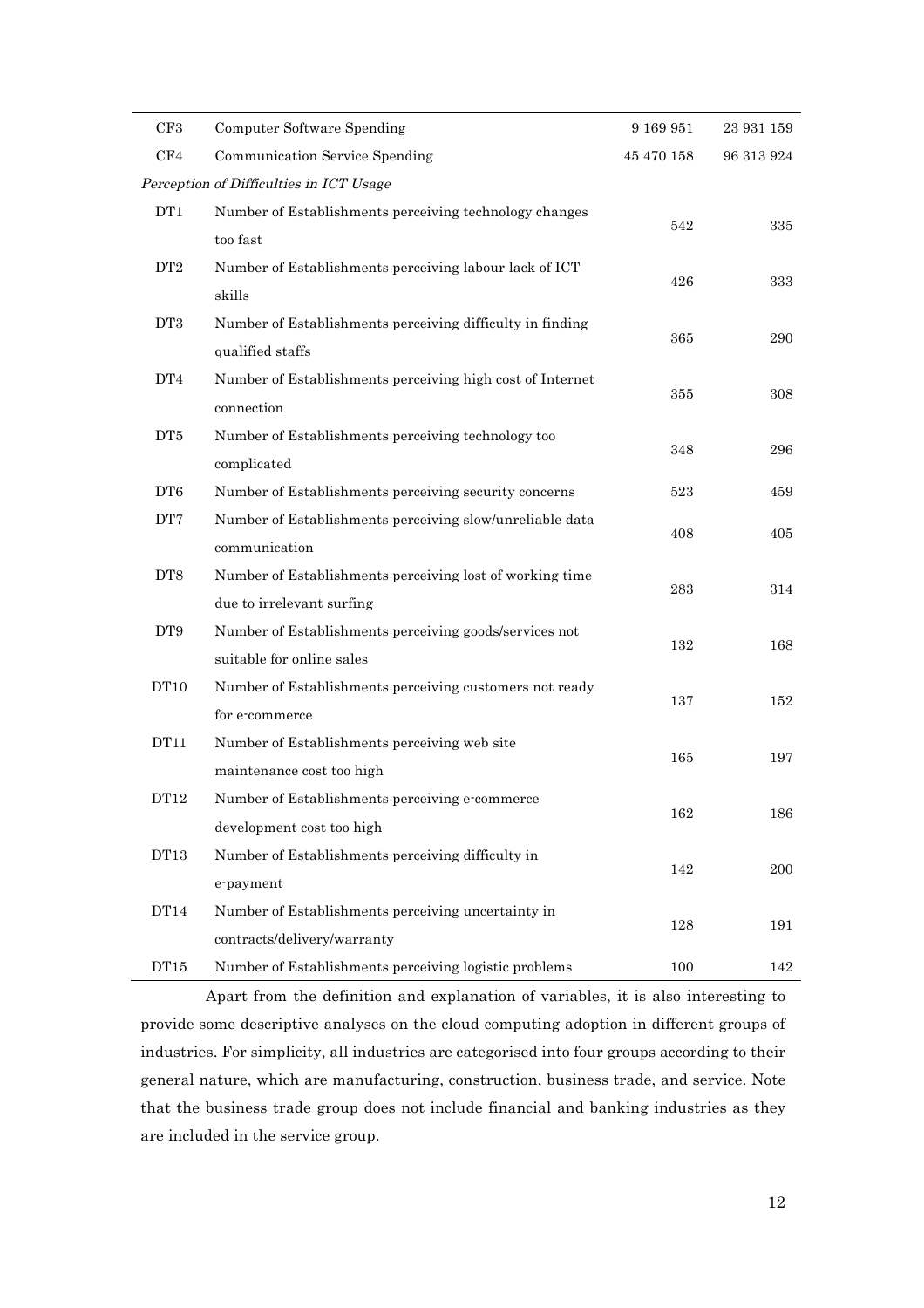

Figure 4 Percentage of Cloud Computing Adoption in Different Groups of Industries Source: The Author

Figure 4 shows that the cloud computing adoption is considered high in construction and manufacturing group while it is still low in business trade and service group. Indeed, the cloud computing model is adopted by almost 60 and 40 percent of industries in the construction and manufacturing group, respectively. On the other hand, around 10 – 20 percent of industries in the business trade and service group are potentially choosing the cloud.

#### 6.2. Methodology

According to the fact that this study attempts to analyse survey data, a discrete choice model is considered feasible. In order to handle randomness and non-normality of the collected data, the binary logit model is employed for reliable outcomes. The estimating logistic equation is as follow:

$$
HCA_i = \alpha_0 + \sum_{n=1}^{2} \beta_n \, GF_{n,i} + \sum_{n=1}^{8} \gamma_n \, IT_{n,i} + \sum_{n=1}^{3} \delta_n \, WS_{n,i} + \sum_{n=1}^{4} \tau_n \, CF_{n,i} + \sum_{n=1}^{15} \phi_n \, DT_{n,i} + \varepsilon_i \tag{1}
$$

where HCA is the binary dependent variable. There are five attributes with the sub-attributes according to the number represented by  $n$ . The model is estimated with respect to different industries, i, which has the total value of 206. The estimation approach for equation (1) is based on maximum likelihood (Gujarati & Porter, 2009).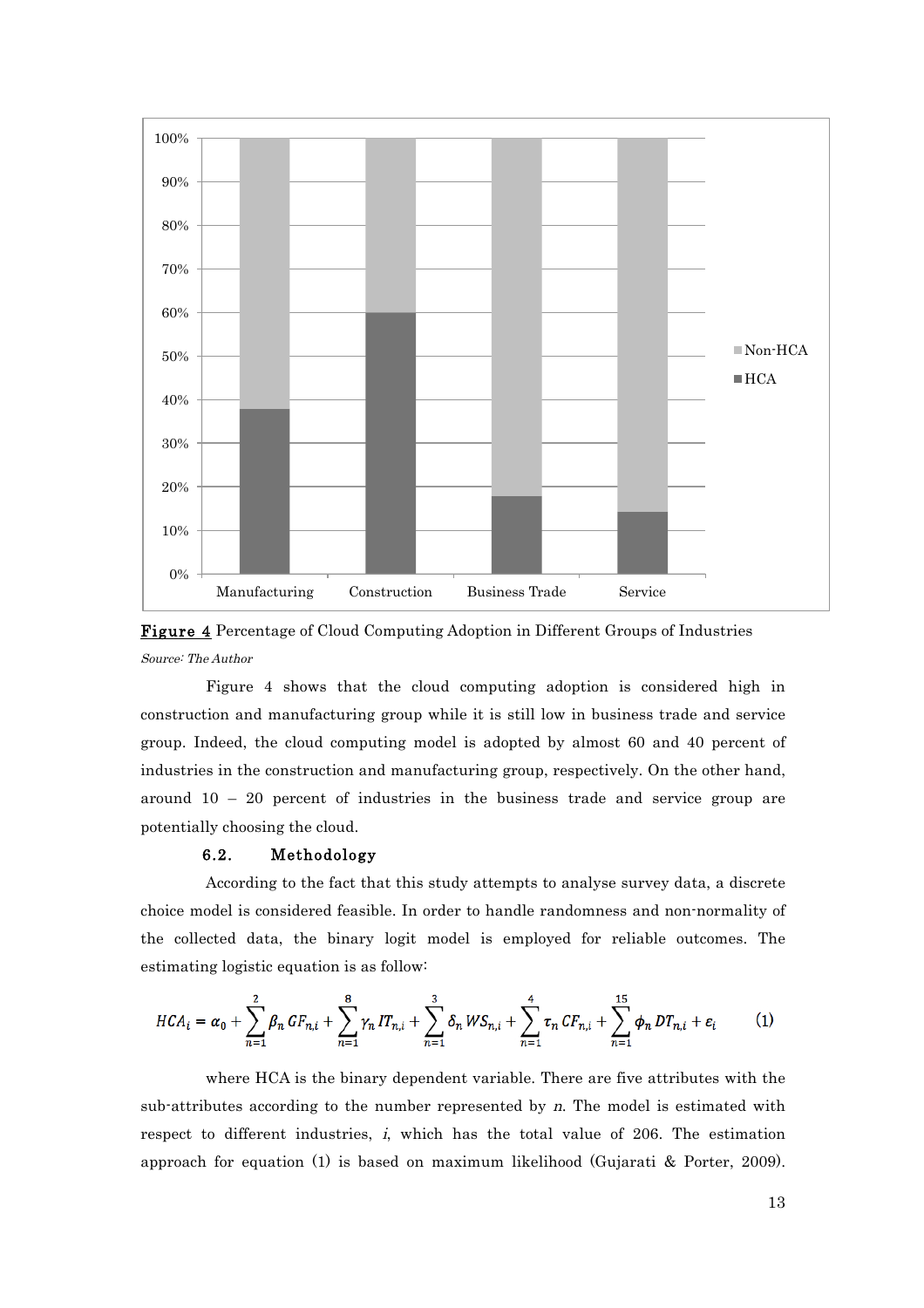Equation (1) is estimated in order to explain the influence from each attribute on the probability of an industry adopting the cloud computing model.

#### 7. Results and Discussions

An overview of the estimation results starts from the value of  $\mathbb{R}^2$ . This figure then supports the explanatory power of the model up to about 40 percent. For the simplicity in interpretation, marginal effects, rather than coefficients, are presented along with other necessary statistics in Table 2. Therefore, further discussions of the relationship between the explanatory and dependent variable should be construed as a change in probability of cloud computing adoption resulting from a change in each of the attributes with the magnitude equal to the corresponding value of marginal effect.

| Variable                                | Marginal Effect | Std. Err.  | Z-Stat.   |  |
|-----------------------------------------|-----------------|------------|-----------|--|
| General Factors                         |                 |            |           |  |
| GF1                                     | $-0.0001$       | 0.0001     | $-1.3800$ |  |
| GF <sub>2</sub>                         | 4.69E-06        | $2.93E-06$ | 1.6000    |  |
| Internet and Technology Factors         |                 |            |           |  |
| IT <sub>1</sub>                         | $-0.0004$       | 0.0013     | $-0.3100$ |  |
| $IT2*$                                  | 3.87E-05        | 2.10E-05   | 1.8400    |  |
| IT3                                     | 0.0017          | 0.0014     | 1.1900    |  |
| $IT4*$                                  | $-0.0079$       | 0.0046     | $-1.7100$ |  |
| IT <sub>5</sub>                         | $-0.0004$       | 0.0016     | $-0.2600$ |  |
| IT <sub>6</sub>                         | $-0.0047$       | 0.0037     | $-1.2700$ |  |
| $\mathrm{IT}7^{\star}$                  | 0.0050          | 0.0028     | 1.7700    |  |
| IT <sub>8</sub>                         | $-0.0054$       | 0.0052     | $-1.0300$ |  |
| Web site Usage Factors                  |                 |            |           |  |
| WS1                                     | 0.0130          | 0.0316     | 0.4100    |  |
| WS <sub>2</sub>                         | $-0.0131$       | 0.0318     | $-0.4100$ |  |
| WS3                                     | $-0.0150$       | 0.0321     | $-0.4700$ |  |
| Cost Factors                            |                 |            |           |  |
| $CF1***$                                | 1.03E-07        | 2.19E-08   | 4.7000    |  |
| $CF2***$                                | $-1.21E-07$     | 2.51E-08   | $-4.8300$ |  |
| $CF3***$                                | $-1.13E-07$     | 2.56E-08   | $-4.4100$ |  |
| $CF4***$                                | $-1.17E-07$     | 2.50E-08   | $-4.6800$ |  |
| Perception of Difficulties in ICT Usage |                 |            |           |  |
| DT <sub>1</sub>                         | $-0.0034$       | 0.0043     | $-0.7800$ |  |
| DT <sub>2</sub>                         | $-0.0032$       | 0.0058     | $-0.5400$ |  |
| DT3                                     | 0.0076          | 0.0047     | 1.6200    |  |

Table 2 Results of Logistic Estimation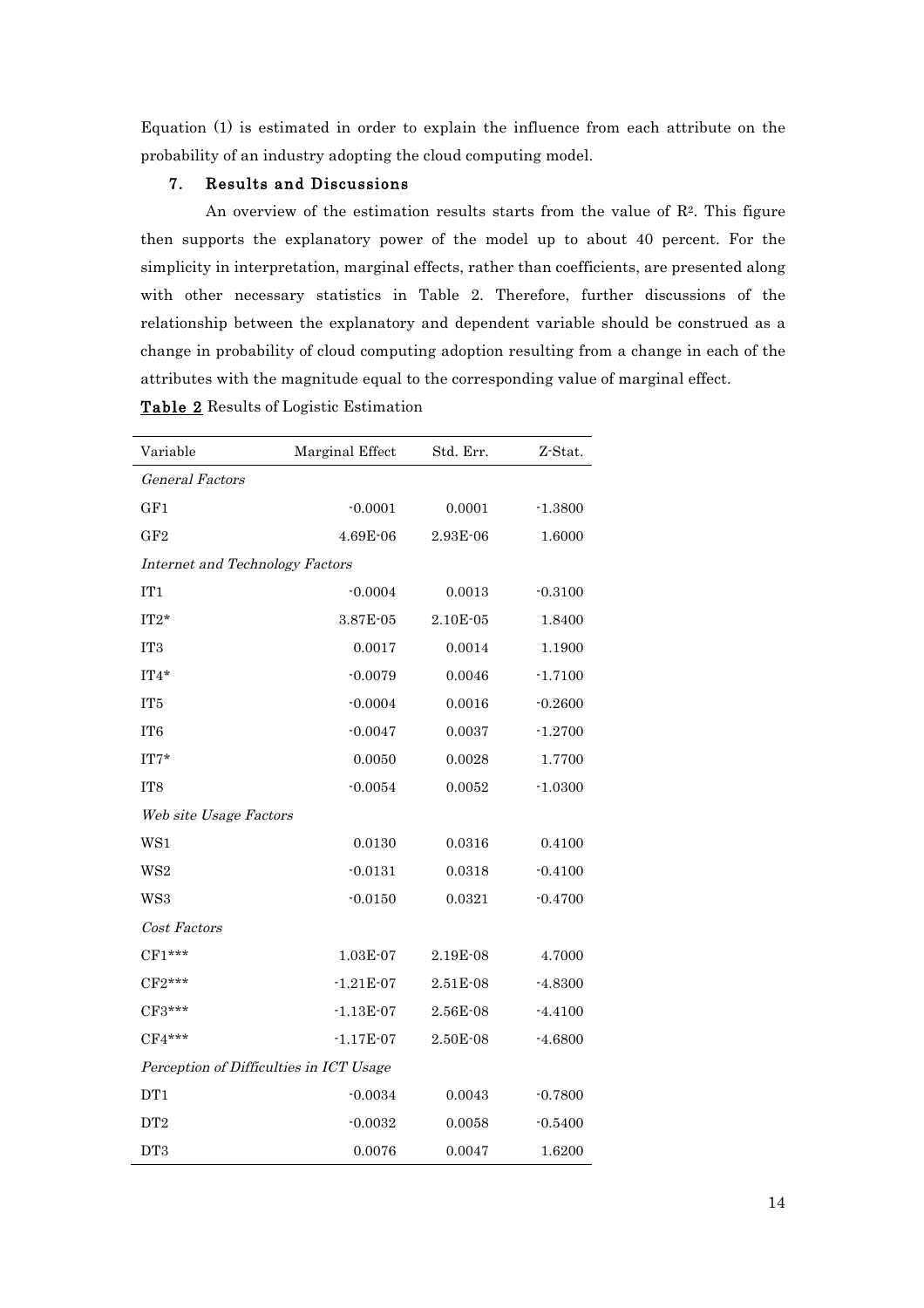| $DT4**$               | $-0.0137$ | 0.0060     | $-2.2700$ |
|-----------------------|-----------|------------|-----------|
| $DT5**$               | 0.0111    | 0.0051     | 2.1900    |
| DT <sub>6</sub>       | 0.0045    | 0.0049     | 0.9200    |
| DT7                   | $-0.0104$ | 0.0071     | $-1.4800$ |
| DT <sub>8</sub>       | 0.0037    | 0.0053     | 0.6900    |
| DT9                   | $-0.0061$ | 0.0136     | $-0.4500$ |
| DT10                  | $-0.0070$ | 0.0107     | $-0.6500$ |
| DT11                  | 0.0005    | 0.0134     | 0.0400    |
| DT12                  | 0.0009    | 0.0147     | 0.0600    |
| DT13                  | $-0.0058$ | 0.0138     | $-0.4200$ |
| DT14                  | $-0.0017$ | 0.0147     | $-0.1100$ |
| DT <sub>15</sub>      | 0.0328    | 0.0210     | 1.5600    |
| Number of observation |           | 206        |           |
| LR $chi(32)$          |           | 110.5      |           |
| Prob > chi2           |           | 0.0000     |           |
| Log likelihood        |           | $-70.7574$ |           |
| Pseudo $R^2$          |           | 0.4385     |           |

Note: \*, \*\*, and \*\*\* represent significant level of 10, 5, and 1 percent, respectively.

#### 7.1. General Factors

It is obvious that both GF1 and GF2 are not statistically significant. This means that neither the number of establishments nor employees has any impact on the adoption of the cloud computing in sample industries. Therefore, it can be construed that the size of industry does not matter in the decision to adopt the cloud computing model. Even though it has been stated that the benefit of cost reduction is realised especially in SMEs (Etro, 2009), industries in Thailand, regardless of size, may have similar interests in going into the cloud.

#### 7.2. Internet and Technology Factors

An interesting result to point out here is the significance of IT2. Indeed, this shows that the important driving force for an industry to adopt the cloud computing is the number of employees using the Internet, rather than establishments using the Internet (IT1). With 90 percent confidence level, an industry with a higher number of employees using the Internet has a higher probability of cloud computing adoption. This emphasises the fact that the cloud computing model is based on Internet interfaces and human resource with Internet literacy is considered necessary to facilitate the usage of the cloud computing applications in a particular industry.

For the technology aspect, one can see that statistically speaking, there are two significant variables, which are IT4 and IT7. The former one has a negative sign meaning that it has a negative impact on the cloud computing adoption, while the latter one can be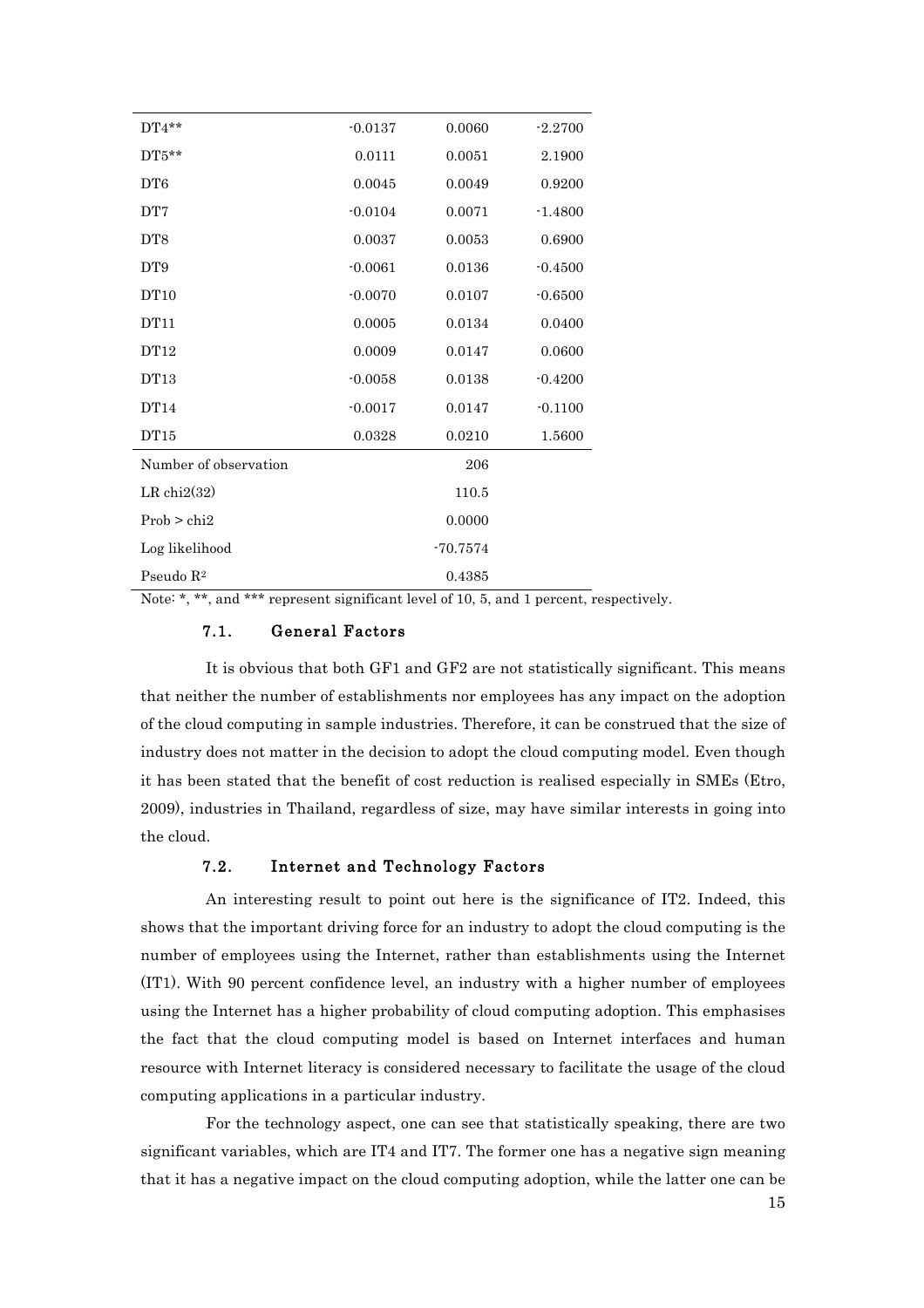interpreted in an opposite way as of its positive sign. Again, with 90 percent confidence level, an industry with a higher number of establishments using ISDN (IT4) experiences a lower probability of cloud computing adoption, but that with a higher number of establishments using leased line (IT7) has a higher probability to adopt the cloud computing model. In other words, one more firm using ISDN lowers the probability of cloud computing adoption by about 0.8 percent, while the same increase with leased line technology results in 0.5 percent increase in the adoption probability for the industry. The discussion here is that even though cloud computing activities do not require in-house sophisticated computing resources, they require a reliable high-speed Internet connection in order to avoid data bottleneck problem (Armbrust, et al., 2010). For that issue, the ISDN does not satisfy the efficient usage of the cloud computing in terms of speed and reliability as compared to the leased line connection. Hence, it results as a hindrance to the adoption of the cloud computing.

#### 7.3. Web site Usage Factors

None of the web site variables are statistically significant. Thus, whether or not an industry has a number of web site users is not relevant to the decision to use cloud services. Even though the users (XaaS User) can manage the computing process via web interfaces, it is not necessary that business users needs to use web sites frequently, or have their own web site. The web interface of the cloud services is simplified with extensive user-friendly environment. It is an outcome-oriented, rather than process-oriented system. The users do not have to concern how the computing activity is done, nor do they have to consider maintenance burden. This feature of the cloud services is different from the existing web sites. Therefore, one can witness irrelevance of number of firms using web sites, either own or hosting, in the adoption of the cloud computing for a particular industry.

# 7.4. Cost Factors

 All variables here have the highest level of statistical significance, which is 99 percent confidence level. The total ICT spending (CF1) is positively related to the probability of cloud computing adoption, while hardware (CF2) and software spending (CF3) as well as communication service spending (CF4) result in negative impact.

In general, it is widely accepted that the cloud computing model is cost-saving in the sense that it can help an industry to bypass a huge amount of capital expenditure in computing infrastructure to a small amount of variable costs according to each computing task (Talukder, et al., 2010). Thus, an increase in the total ICT expense makes the cloud computing adoption more attractive to the industry provided that one of its important goals is cost reduction. This results in a higher probability of adoption of the cloud services following the increased ICT expense. Nevertheless, for specific aspects of the cost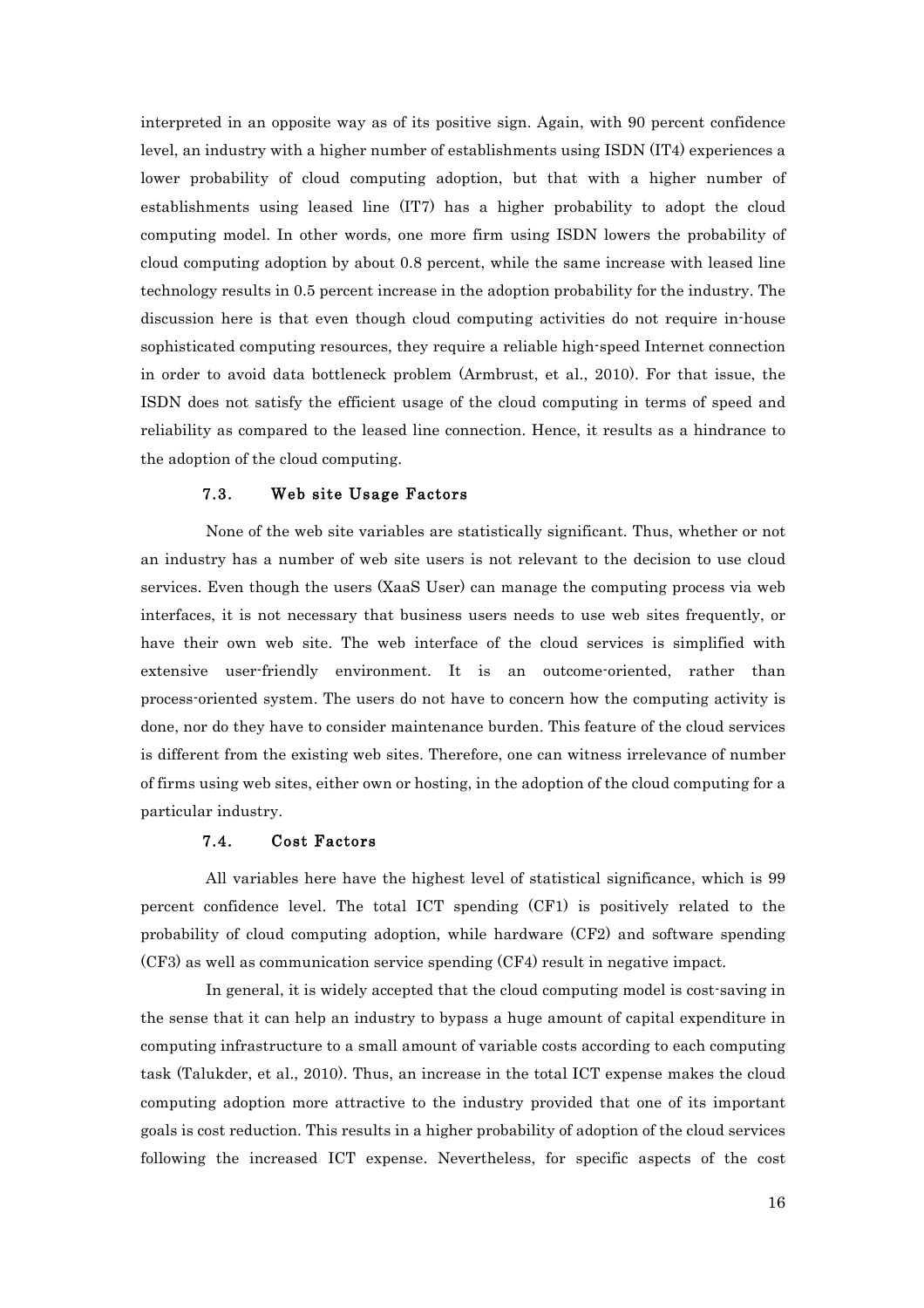structure, the negative relationship between the probability of cloud computing adoption and computer hardware and software expenses may be explained by the fact that in the short-run fixed investment in computing resources and software licences cannot be foregone due to usage contracts and agreements. The last explanation for another specific sub-attribute is quite straightforward that the probability of cloud computing adoption is lower as a result of an increase in communication service expenses because it incurs a higher cost to the usage of cloud computing. Indeed, when the cost of necessary Internet connection is considered high, the adoption of the cloud services is detrimental. This is a common situation; hence, hiders the diffusion of cloud computing model in a developing country whose network infrastructure for Internet connectivity is underdeveloped and unreliable in general.

#### 7.5. Perception of Difficulties in ICT Usage

For the difficulties in ICT usage, statistically speaking, there are two significant variables. With 95 percent confidence level, an increase in the number of establishments expressing high cost of Internet connection (DT4) leads to a fall of around 1.4 percent in the probability of cloud computing adoption. However, an increase in the number of establishments perceiving technology too complicated (DT5) results in a rise of 1.1 percent in the probability of the adoption.

The discussion here is redundantly straightforward. First, similar to the cost attributes, when a number of establishments perceive that the cost of Internet connection is high, the probability of adopting the cloud computing model for the whole industry is lower. Again, a reliable Internet connection is essential for the cloud computing, and such the connection is often exclusively priced. Second, it is an interesting discussion about the complexity of the technology that drives an industry towards the cloud. This can be explained by a special feature of the cloud computing model that makes computation simple because it is service-based and task-oriented of which all the necessities in computing processes are being taken care by the cloud or XaaS provider (Gartner, 2009). Hence, when an industry considers existing technology too complicated, it has a high tendency to adopt the cloud computing model for simplicity in computation apart from the cost benefit.

There are other interesting results worth a discussion even though they are not statistically relevant. First, the number of establishments expressing a concern on the difficulty of finding qualified personnel (DT3) is a driver for the industry to adopt the cloud computing model. This can be considered supportive to the simplicity and readily-operational feature of the cloud computing as mentioned before. Even though qualified staffs are hard to recruit, the industry is better off adopting the cloud since it can be utilised by people from various backgrounds. Second, security concerns (DT6) are not important in the adoption of the cloud computing model for the sample industries. This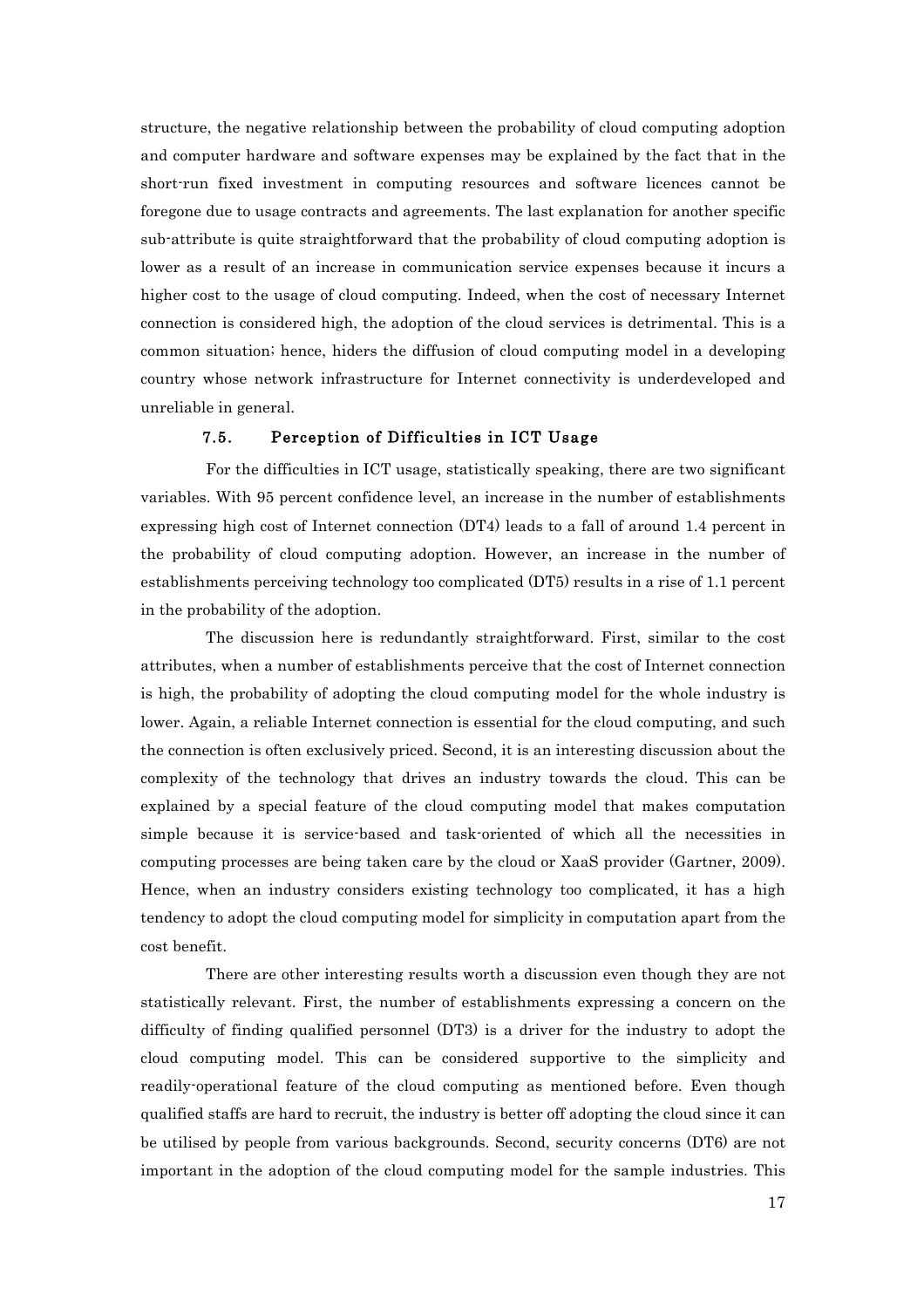contrasts with a proposition of Kshetri (2011). The reason may include the fact that the cloud computing concept is still new in this country and most industries put higher weights on cost and technology factors as seen in previous findings. Third, the perception of low and unreliable data connection (DT7) is considered an obstacle to the cloud computing adoption. Once again, this emphasises the concern on data connectivity as it is vital in the cloud world; hence, it confirms the previous results.

#### 8. Policy Implications

There are certain policy implications derived from the results of the study that the cloud computing adoption is associated with three main factors for a particular industry. These are cost reduction, simplicity of use, Internet-literate labour and reliable Internet connection. The policy implications in this section are encouraged for both industry and government as they are important players in the promotion of cloud computing adoption in a country.

First, each industry, industry leaders, unions, or authority may attempt to improve the rate of cloud computing adoption by providing trainings and knowledge of how to utilise Internet interfaces to their workforce. Such the trainings may include seminars and discussions of the Internet as well as the cloud services, which are built and able to simply operate over online interfaces. This will increase the Internet literacy rate for employees and prepare them for the approaching cloud computing adoption. Apart from that, the industry and involved parties in the private sector may consider to equip their enterprise with reliable high-speed Internet connection in order to be able to go into the cloud world at a faster pace.

Since the concern is raised at developing countries on which the role of government is almighty as market mechanism cannot solely be relied, the policy recommendations require more effort, even though they are involved in a lot of public investment, the effect is believed to be long-lasting resulting in sustainability in the country's telecommunications development. To begin, the government and public authority such as National Regulatory Agency (NRA) may provide some cost incentives to enhance the cloud computing adoption. Such the incentives include tax reduction on ICT capital, especially the usage costs such as enterprise leased-line connection, low-cost loans for initial set-up of cloud computing-related systems, and some concrete remedies on the existing fixed investment of ICT for a particular industry. The last incentive is mentioned because the current fixed ICT capital, especially in hardware and software, is considered hindrance to the adoption of the cloud computing. Such the remedies may include procedures to transfer fixed ICT-related assets into freed-up capital ready for investment in the cloud computing systems, instead.

Moreover, the government may attempt to develop infrastructure for advanced Internet connection such as fibre and new generation networks (NGNs) in order to provide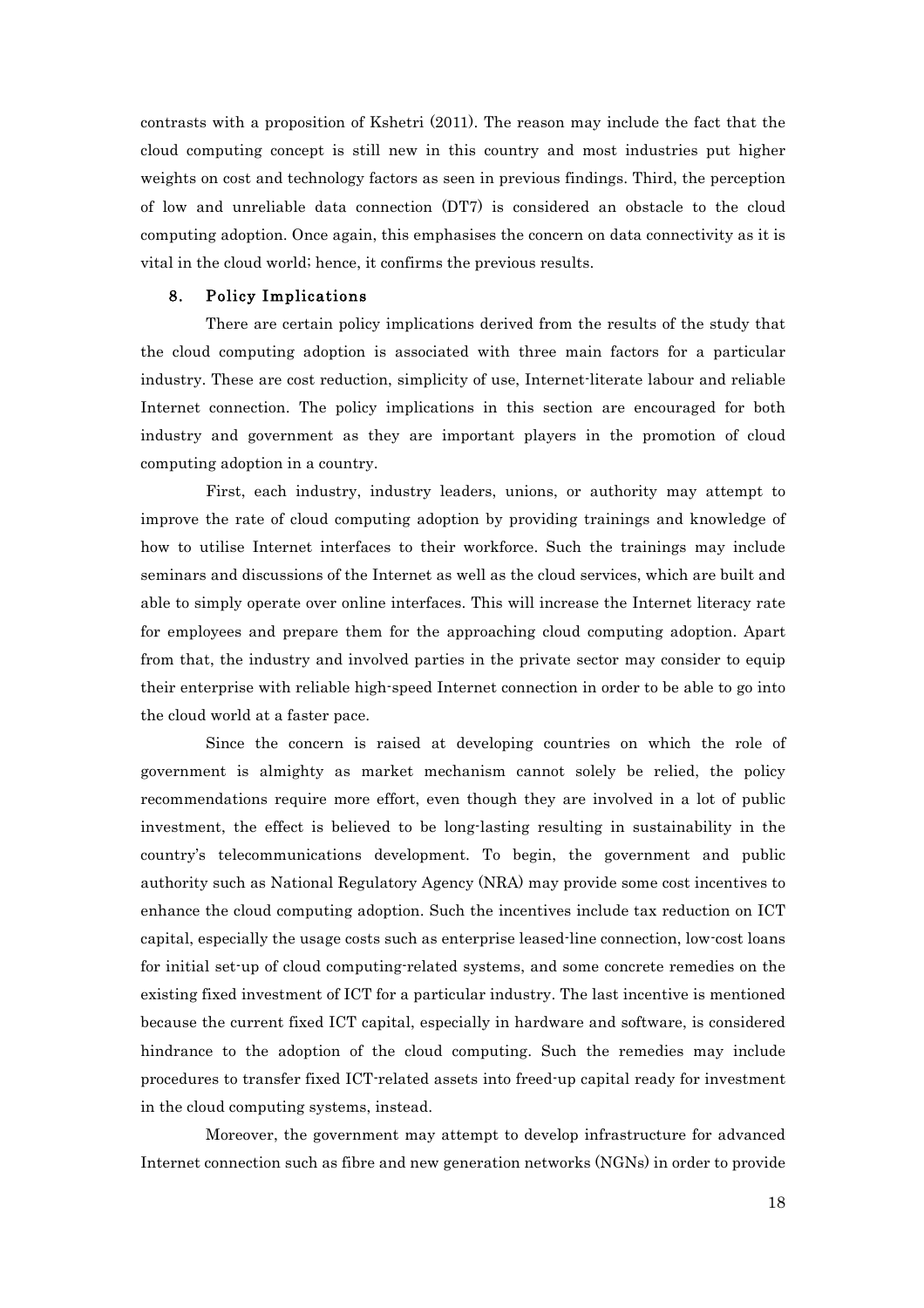fundamentals for the cloud services and prevent the problem of bottleneck. The main reason the government should be the main player in the infrastructure building, or at least be in charge of the process, is to ensure reasonably low costs. Indeed, industries will consider adopting the cloud computing if the cost of reliable Internet connection is low.

#### 9. Conclusion

There are a number of benefits occurred from cloud computing as seen in the western world. One of the greatest benefits emphasised here is the cost reduction in fixed ICT investment and services. This study tries to find the determining factors for the cloud computing adoption by using a discrete choice model. The developing country selected as ground for investigation is Thailand in which the cloud computing model is still in its initial stage, but has received attention from both public and private sector.

The cloud computing has received a lot of attentions from government and private enterprises in Thailand. Preliminary, the government is trying to promote cloud computing utilisation in the health care sector in which health-related information will be stored and transferred more efficiently on compatible cloud system. The project Smart Health has already started under collaboration of five ministries. In the private sector, True IDC is a very active in the promotion of cloud computing adoption in the country. The company has been organising a lot of seminars in order to educate IT personnel in all kinds of business about the cloud computing and its benefits. At the moment, there are some users of the cloud services in which most of them are low-cost airlines and online gaming companies.

The proxy for the cloud computing adoption is the ratio of computer service spending for a particular industry. If it is more than the average of all industries, then that industry is a potential cloud computing adoption provided that the cloud computing model can reduce the costs of computer service such as update, maintenance, and protection, and each industry seeks to minimise costs of operation.

The results show that determining factors for the adoption of the cloud computing include Internet and technology, costs, and some difficulties in ICT usage for an industry. For the first factor, Internet-literate employees as well as leased-line connection are drivers, while ISDN technology results in a negative impact in the cloud computing adoption. Second, higher costs of total ICT spending is a driving force towards the cloud, while that of hardware, software and communication service spending are hindrance of the adoption. Finally, the perception of high cost of Internet connection is considered an obstacle, while the complication of technology is the driver for an industry to go into the cloud.

Policy implications start from the private side that include human resource development with emphasis on Internet literacy to prepare an industry for the cloud world. Then the government or public authority may initiate low-cost infrastructure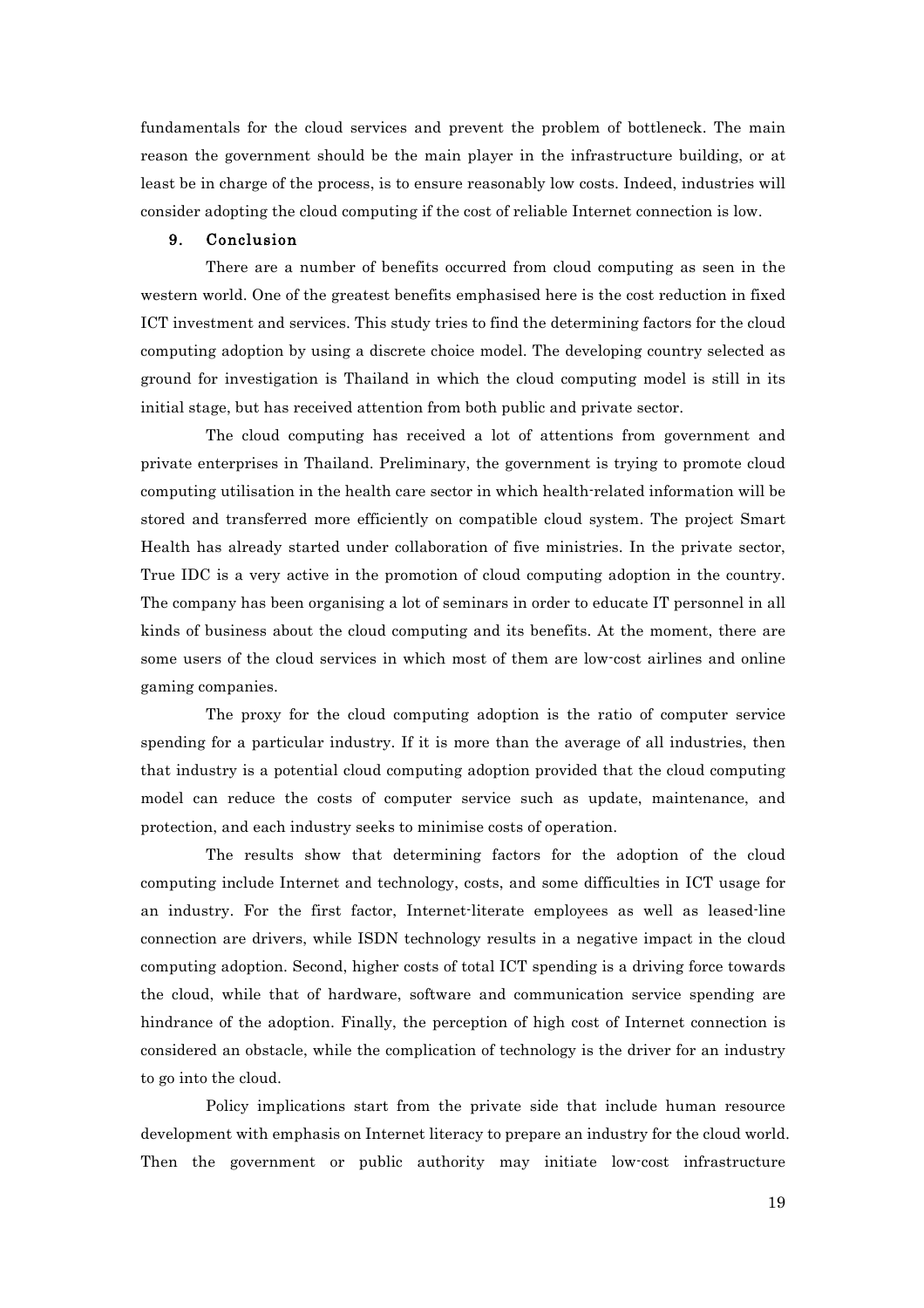development for high-speed reliable Internet connection as well as provide relevant incentives such as tax reduction and low-cost loans for the set-up of cloud computing.

Further research may be conducted after the cloud computing has already been widely used in different enterprises in the country in order to witness the actual impact of the cloud computing adoption by using a more appropriate proxy. Comparative studies can be done regarding the case of Thailand and some other countries.

#### ACKNOWLEDGEMENTS:

The author would like to express a great deal of gratitude for those who provided support for the completion of this paper: Professor Hitoshi Mitomo, who provided a lot of developing comments and suggestions for overall process; Professor Gary Madden, who provided detailed comments and suggestions for the previous version of the paper presented at 2nd PhD Seminar of the International Telecommunications Society; National Statistical Office (NSO), which provided the survey data; and all PhD students in the same seminar at Graduate School of Asia-Pacific Studies (GSAPS), Waseda University, for a number of comments on different perspectives.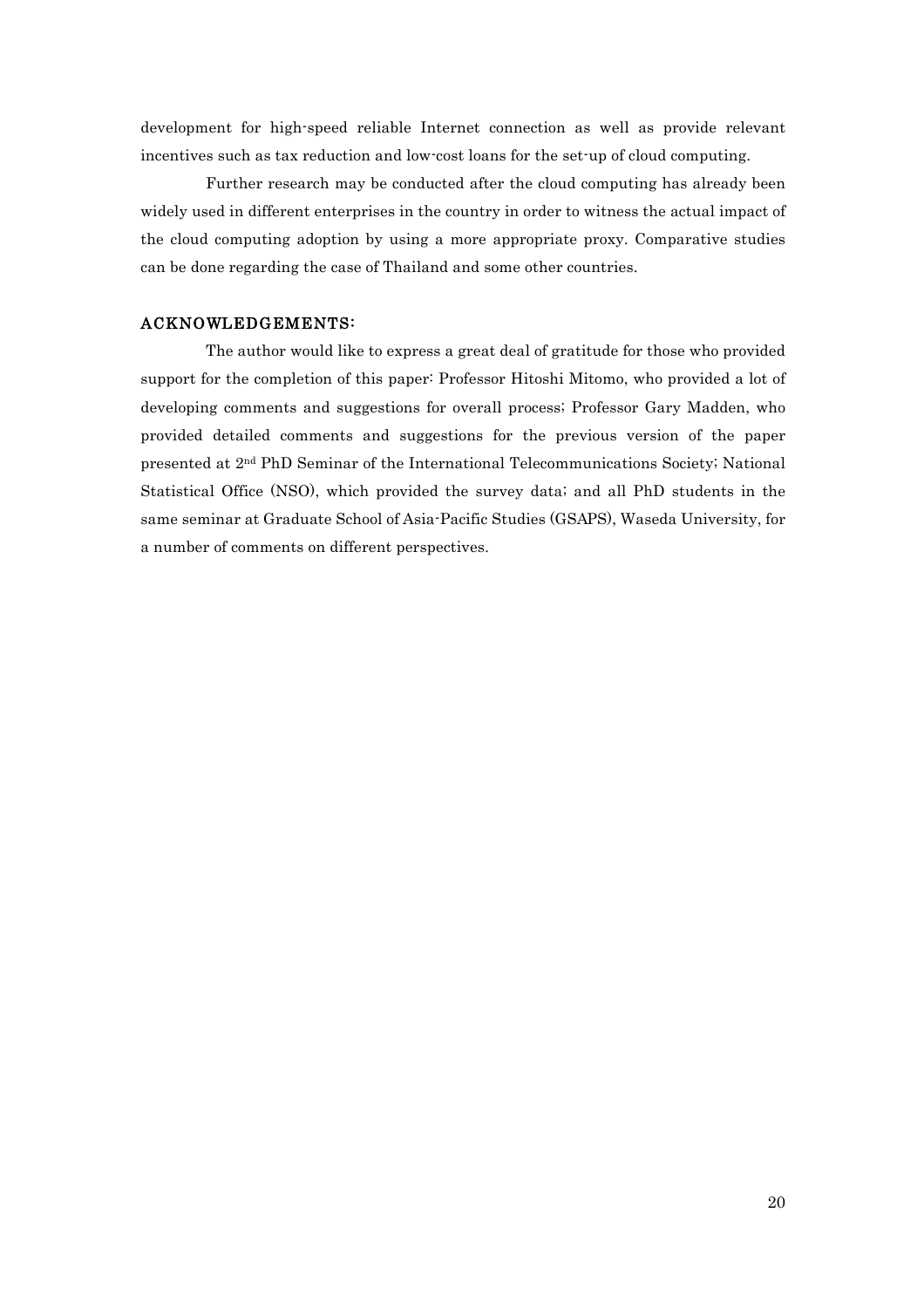## References

AWS. (2011). AWS Case Studies: Encoding.com Takes Video to the Cloud. Retrieved November 17, 2011 from AWS Web site:

http://aws.amazon.com/solutions/case-studies/encoding/

Armbrust, M., Fox, A., Griffith, R., Joseph, A. D., Katz, R., Konwinsky, A., et al. (2010). Clearing the clouds away from the true potential and obstacles posed by this computing capability. Communications of the ACM,  $53(4)$ ,  $50-58$ .

Bangkokbiznews. (2010, April 8). Creative Enterprise (Translated). Retrieved June 19, 2011 from Bangkokbiznews.com:

http://www.creativeenterprise.in.th/detail/creativeenterprise/creativeenterprise/2010 0408/109324/%E0%B8%8B%E0%B8%AD%E0%B8%9F%E0%B8%95%E0%B9%8C%E 0%B9%81%E0%B8%A7%E0%B8%A3%E0%B9%8C%E0%B8%9E%E0%B8%B2%E0% B8%A3%E0%B9%8C%E0%B8%84%E0%B8%88%E0%B8%B1%E0%B8%9A%E0%B8 %A1%E0%B8%B7%E0%B8%AD%E0%B8%97%E0%B8%A3%E0%B8%B9%E0%B9%8 4%E0%B8%AD%E0%B8%94%E0%B8%B5%E0%B8%8B%E0%B8%B5%E0%B8%9E% E0%B8%B1%E0%B8%92%E0%B8%99%E0%B8%B2%E0%B8%8B%E0%B8%AD%E0 %B8%9F%E0%B8%95%E0%B9%8C%E0%B9%81%E0%B8%A7%E0%B8%A3%E0%B 9%8C%E0%B9%84%E0%B8%97%E0%B8%A2%E0%B8%9A%E0%B8%99%E0%B9%8 0%E0%B8%97%E0%B8%84%E0%B9%82%E0%B8%99%E0%B9%82%E0%B8%A5%E 0%B8%A2%E0%B8%B5-Cloud-Computing.html

Encoding.com. (2011). Customer Case Studies. Retrieved November 17, 2011 from Encoding.com Web site: http://www.encoding.com/customers#mtv

Etro, F. (2009). The Economic Impact of Cloud Computing on Business Creation, Employment and Output in Europe An application of the Endogenous Market Structures Approach to a GPT innovation. Review of Business and Economics (2), 179-208.

Foster, I., Zhao, Y., Raicu, I., & Lu, S. (2009, January 6). Cloud Computing and Grid Computing 360-Degree Compared. Retrieved May 10, 2010 from IEEEXplore Digital Library: http://ieeexplore.ieee.org/xpl/freeabs\_all.jsp?arnumber=4738445 Gujarati, D. N., & Porter, D. C. (2009). Basic Econometrics (5th Edition ed.). Singapore: McGraw-Hill.

Gartner. (2009, June 23). Gartner Highlights Five Attributes of Cloud Computing. Retrieved June 7, 2011 from Gartner: http://www.gartner.com/it/page.jsp?id=1035013 Gottfrid, D. (2007, November 1). Self-Service, Prorated Supercomputing Fun! Retrieved June 11, 2011 from New York Times:

http://open.blogs.nytimes.com/2007/11/01/self-service-prorated-super-computing-fun/ Jin, H., Ibrahim, S., Bell, T., Qi, L., Cao, H., Wu, S., et al. (2010). Tools and